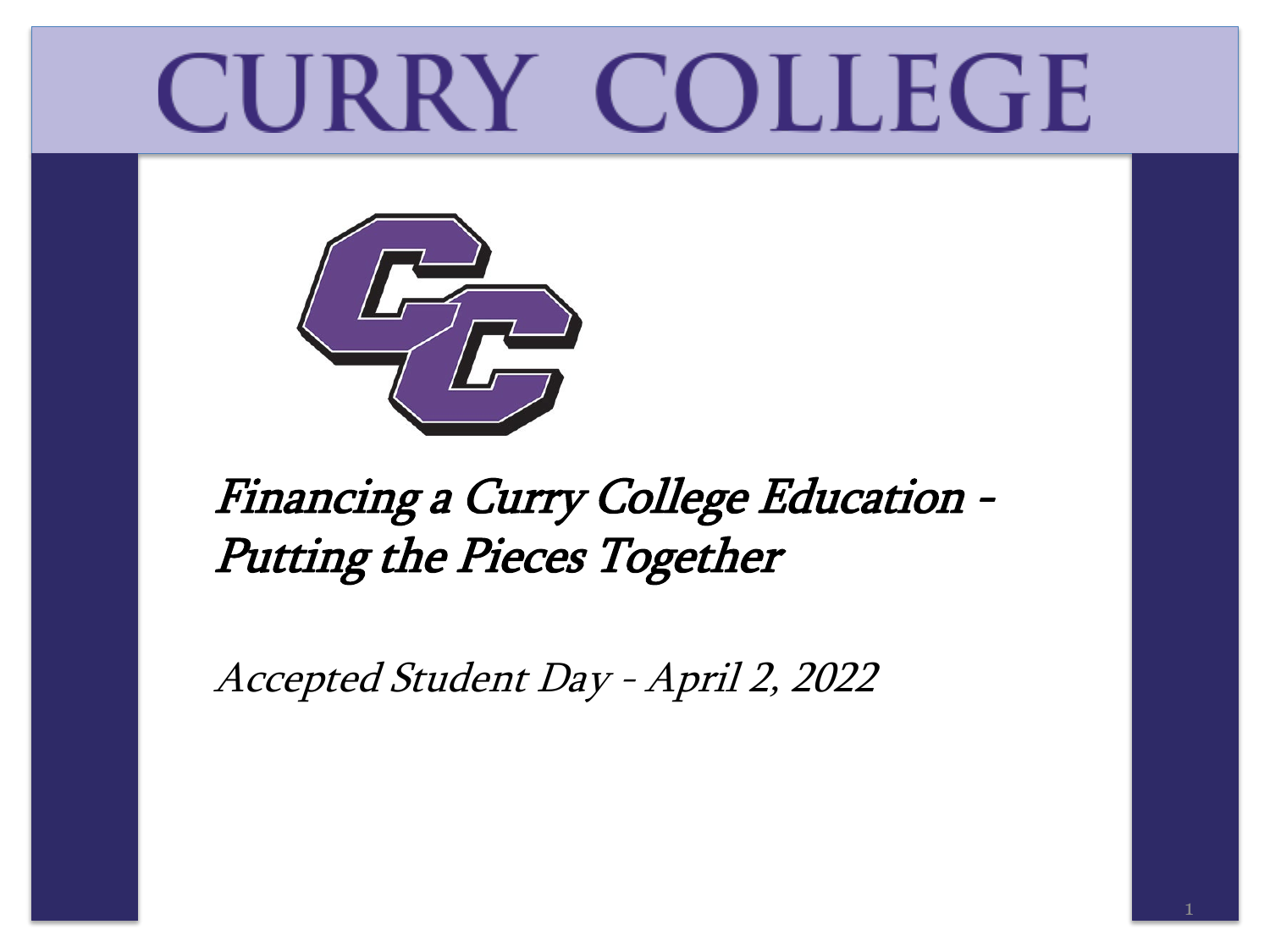#### Presenter

#### Robert Loconto – Director of Financial Aid

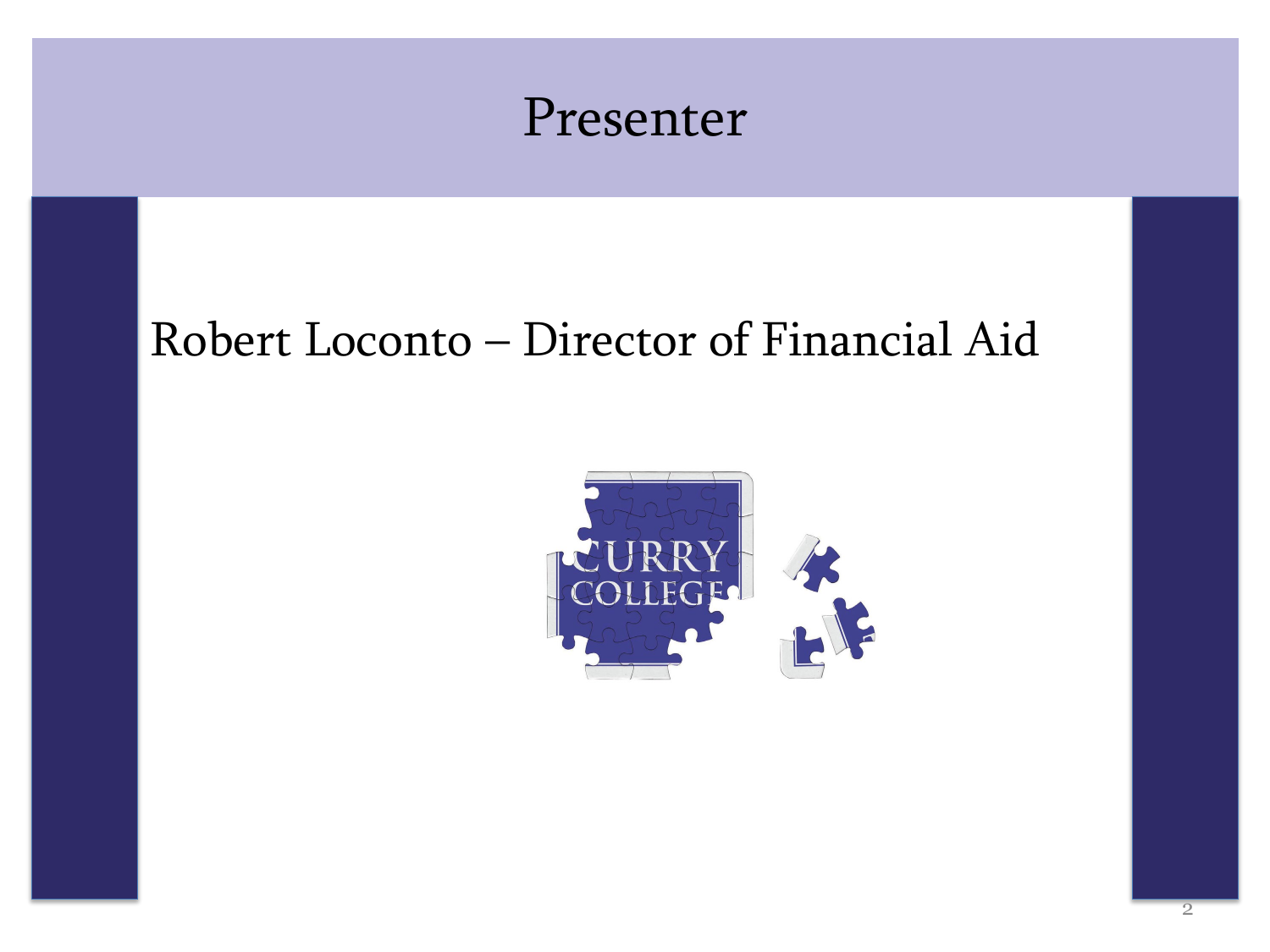#### FAFSA

- It's not too late to file the Free Application for Federal Student Aid (FAFSA)!
- FAFSA is filed on-line at [studentaid.gov](http://www.studentaid.gov/)
- Once submitted, Curry will receive your FAFSA information within 2-3 business days
- FAFSA is required to determine your eligibility for need based financial aid for institutional, federal and state grant and loan programs
- Need based aid is in addition to the merit awards you received through Admission

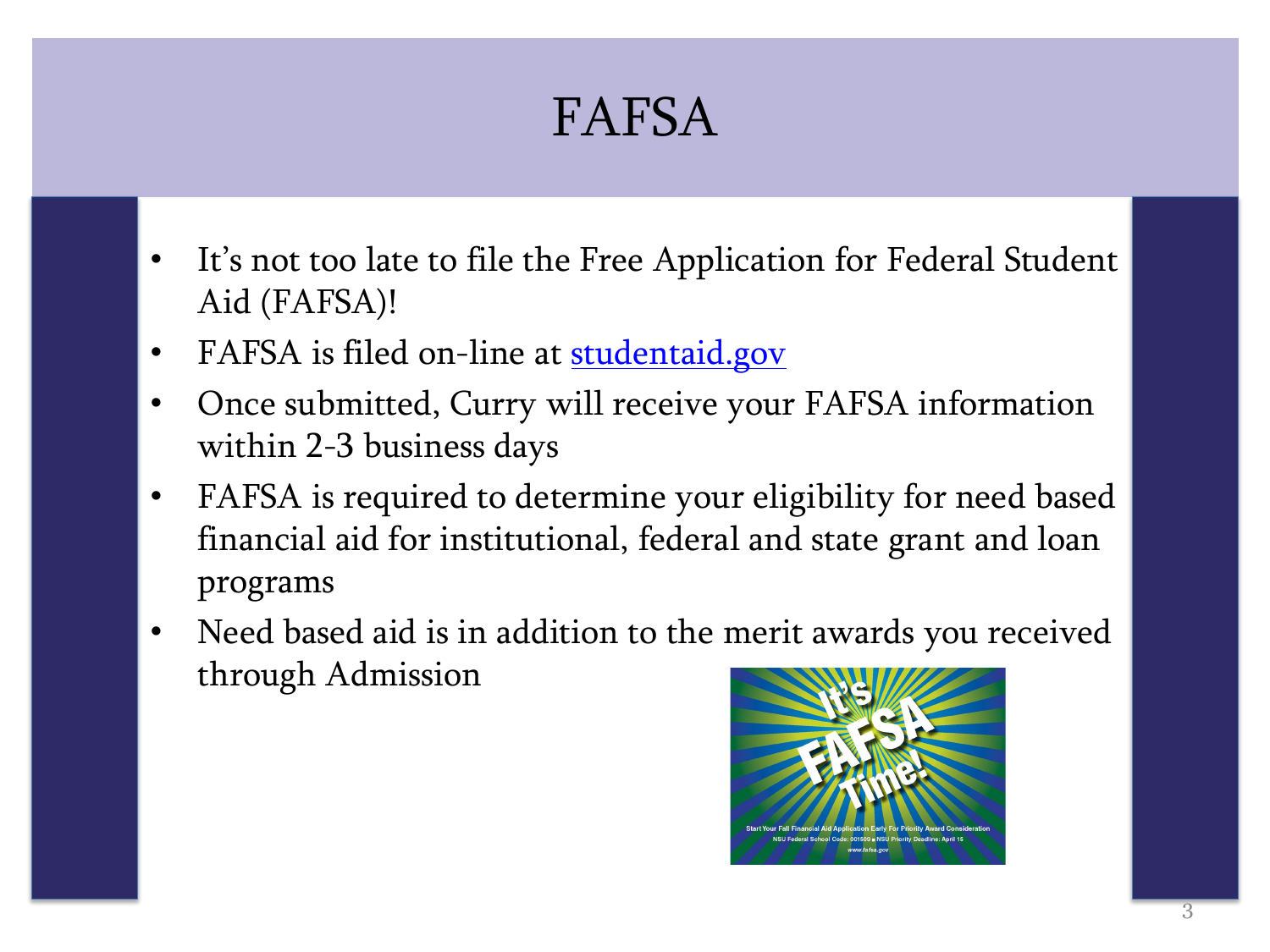### Putting the Pieces Together…

#### Presentation Overview

- Determine Amount to Finance
- Financing Options Available
	- o Interest-Free Monthly Payment Plan
	- o Savings, 529 Plans
	- o Loans (Private, Federal, Other)
- Financing Strategies
- Putting a Plan into Action



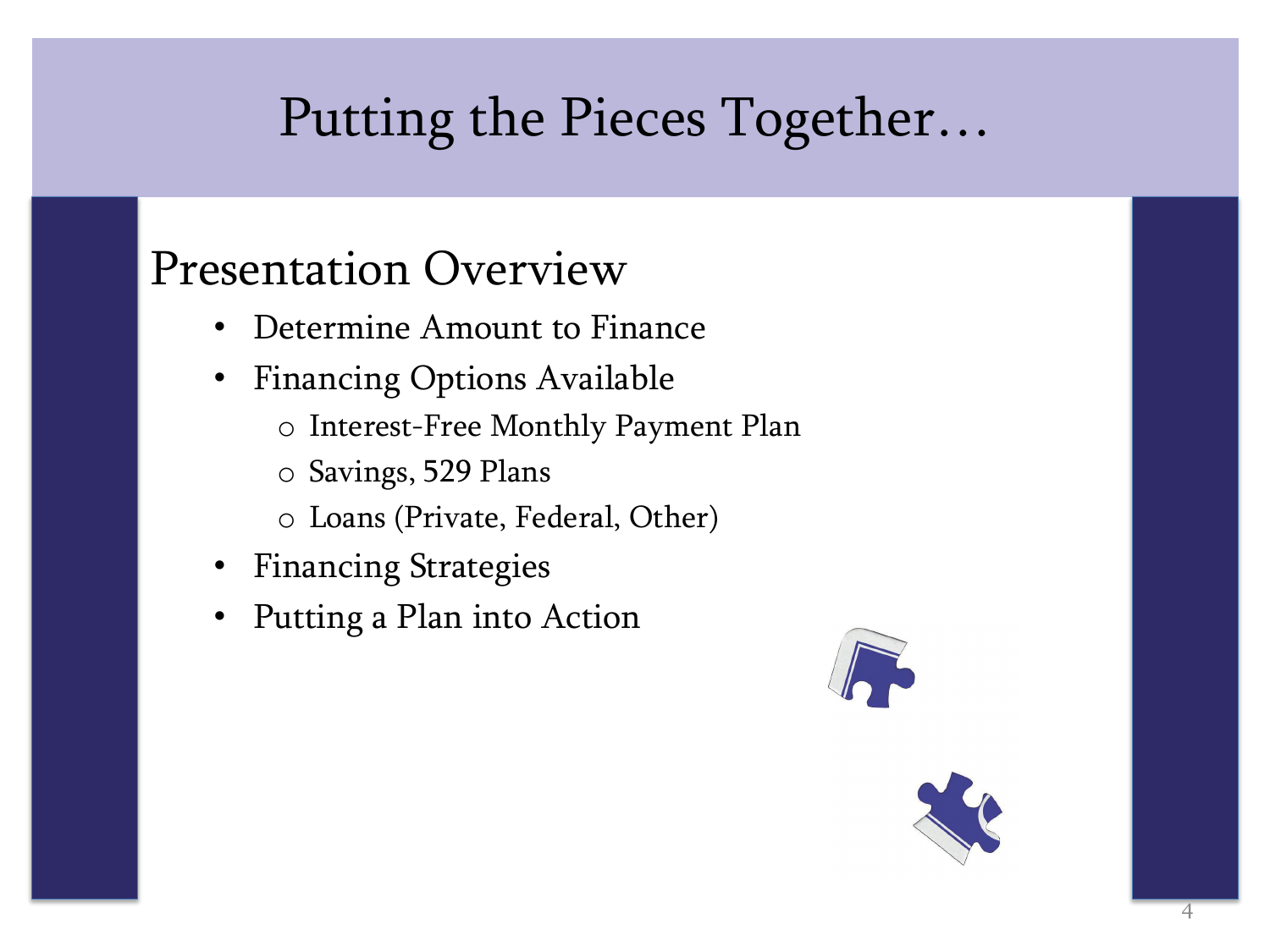### Putting the Pieces Together

- How do I know how much I need to finance?
- Do I secure financing for the semester or for the year?
- When do I need to start?
- How do I start?
- What are private loans?
- What is a PLUS Loan?
- Who borrows the loan?
- How does a payment plan work?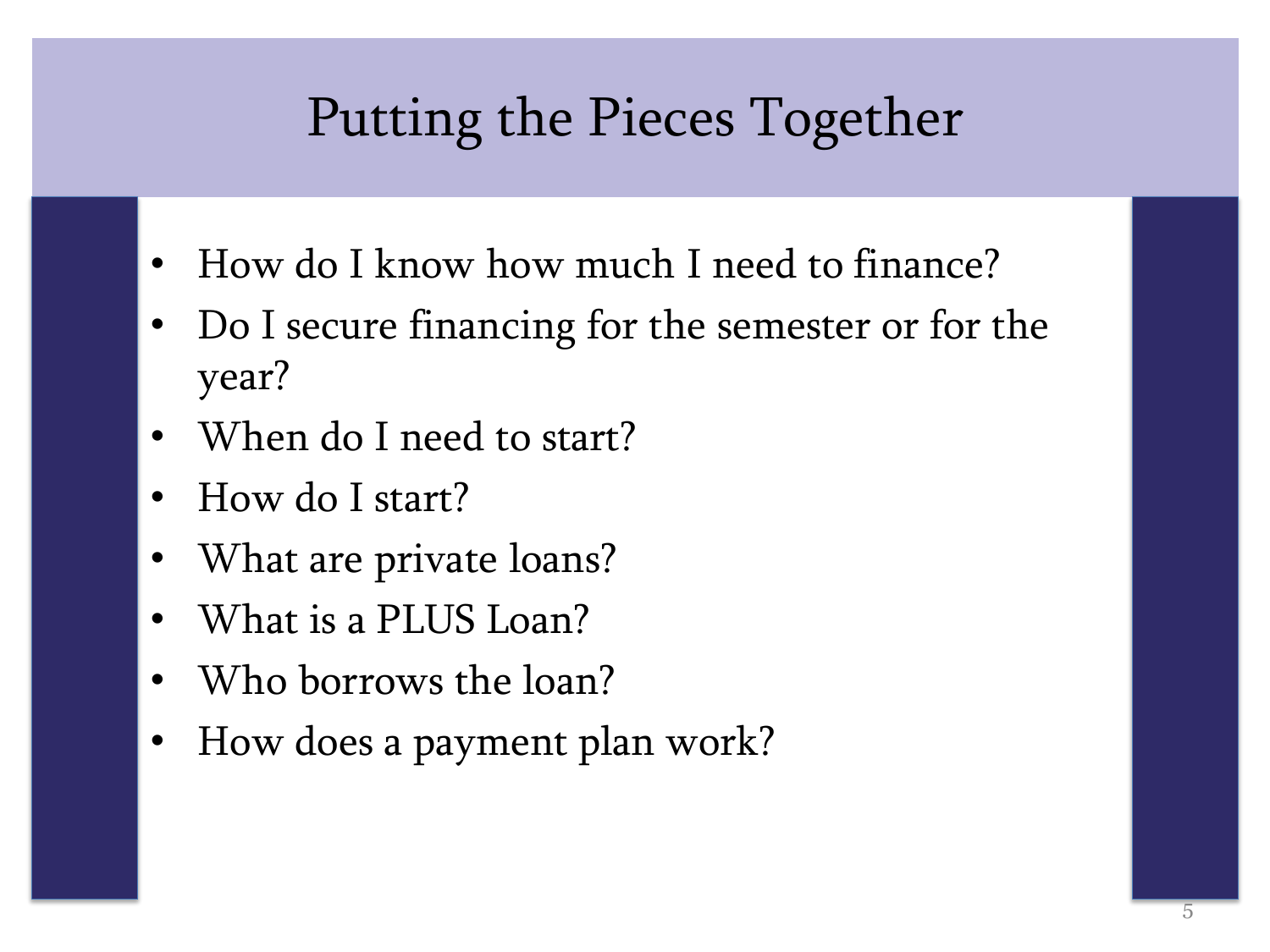### Putting the Pieces Together

#### Follow These 4 Steps

- Determine Amount to Finance
- Review Financing Options
- Develop Your Financing Plan
- Putting Your Plan Into Action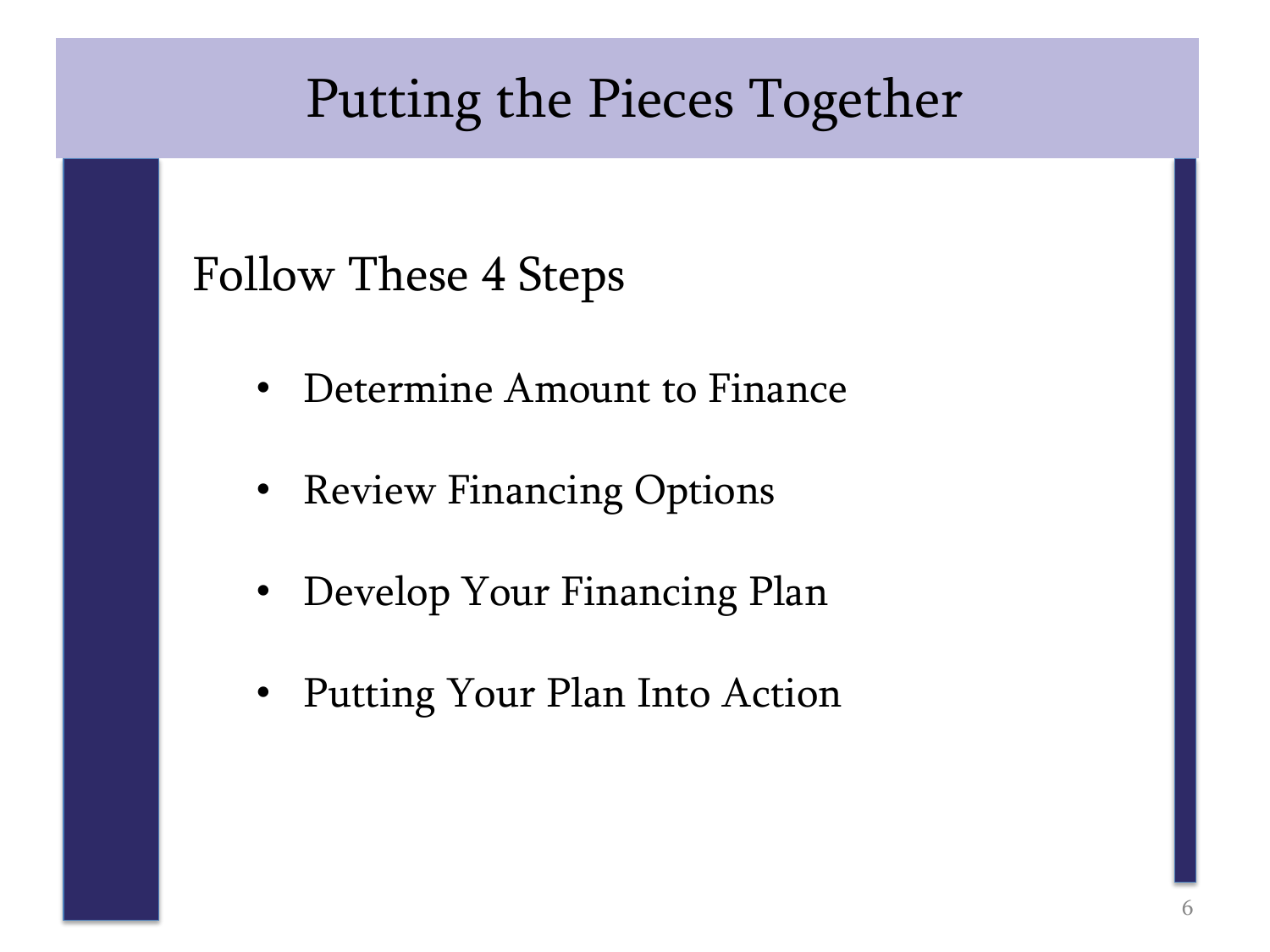### Determine Amount

- Review award letter (if applicable)
- Review charges that can be adjusted or waived
	- Health insurance may be waived
	- Meal plan may be adjusted
- Determine amount to finance for the entire academic year not semester by semester
- Review outside scholarships student is receiving and how they will be utilized
- Review any other source(s) of assistance (i.e. gifts from family)

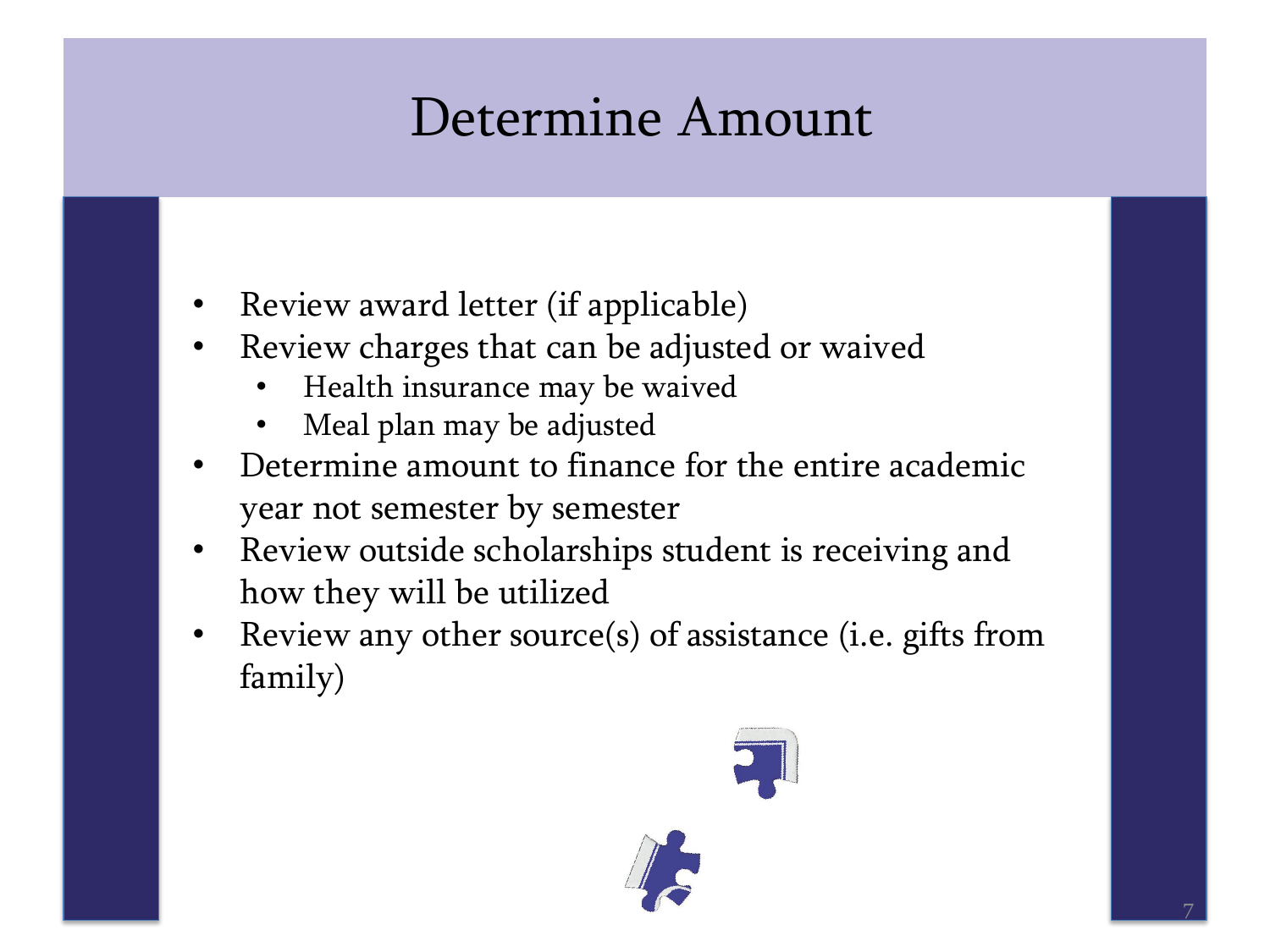### Direct Costs 2022-2023

| Tuition:                   |              | \$42,440 |
|----------------------------|--------------|----------|
| Room & Board:              |              | \$17,840 |
| Comprehensive Fee: \$2,090 |              |          |
| <b>Orientation Fee:</b>    | $\mathbf{S}$ | -390     |

Total: \$62,760

Room & Board charge based on standard room and Meal Plan A (17 meals per week)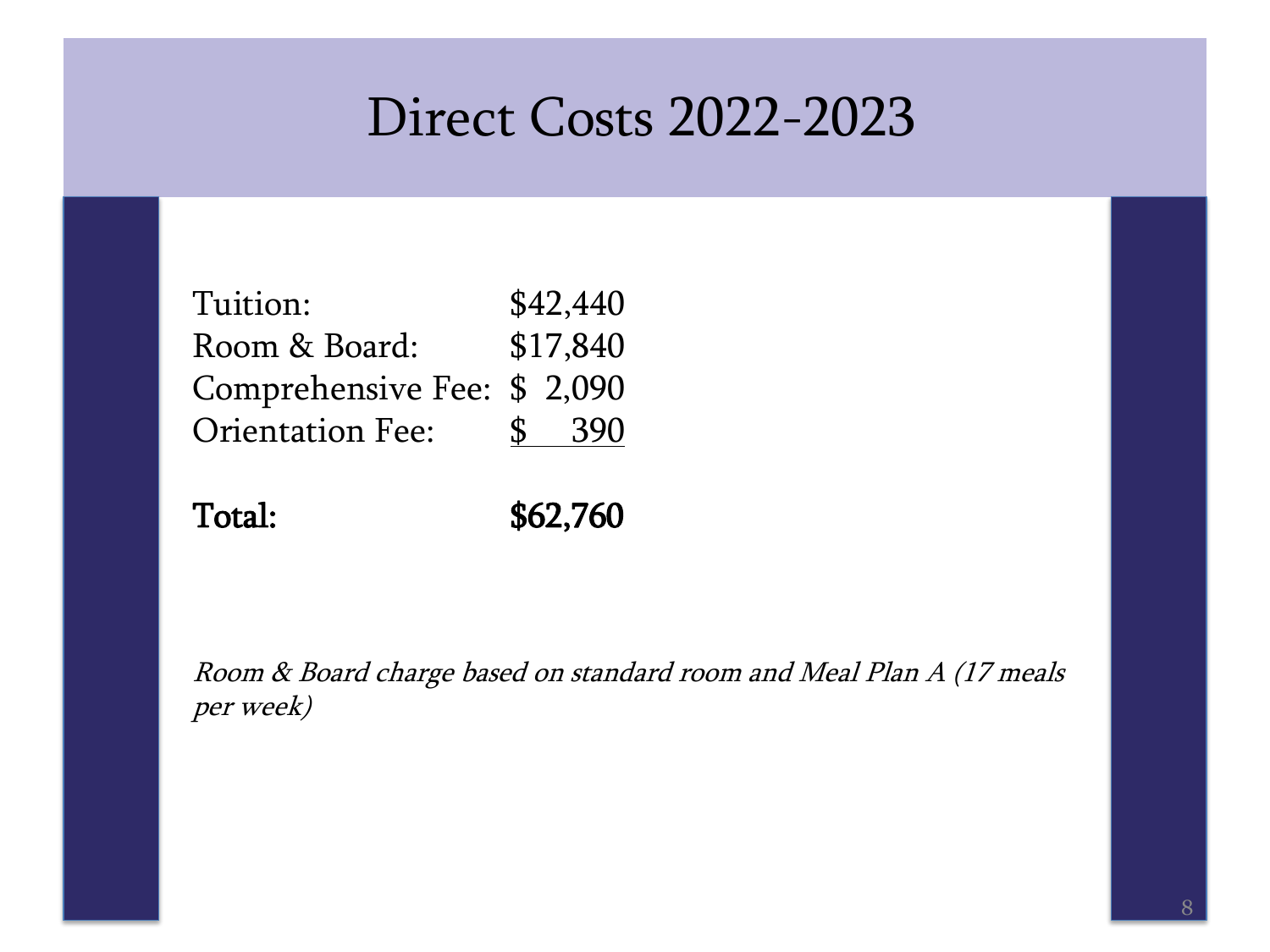#### PAL Direct Costs 2022-2023

| Tuition:                   | \$42,440    |
|----------------------------|-------------|
| Room & Board:              | \$17,840    |
| <b>PAL Tuition:</b>        | \$7,785     |
| Comprehensive Fee: \$2,090 |             |
| <b>Orientation Fee:</b>    | \$<br>- 390 |

| Total: | \$70,545 |
|--------|----------|
|        |          |

Room & Board charge based on standard room and Meal Plan A (17 meals per week)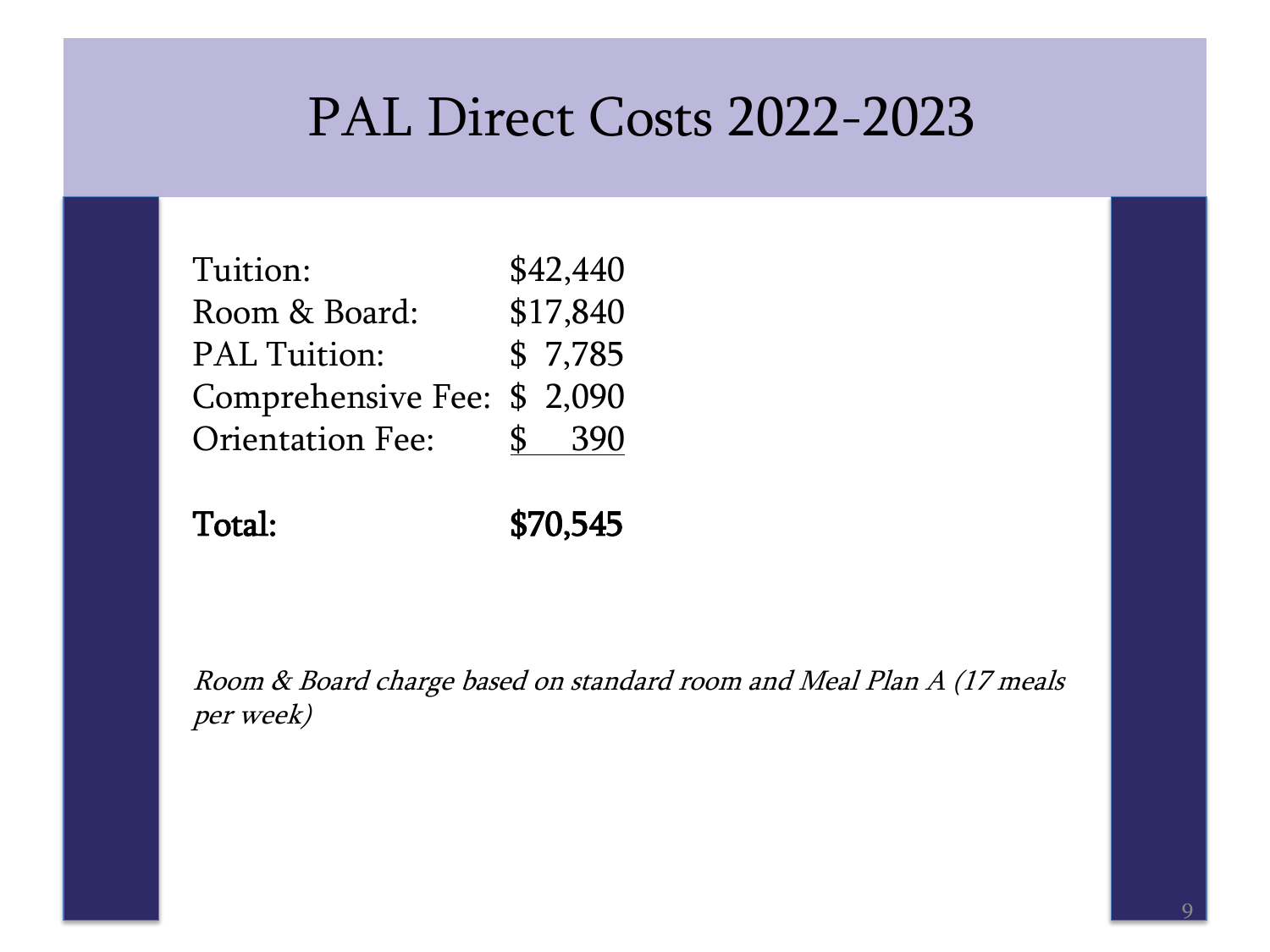- Savings
- Interest Free Monthly Payments
- Loans (Private, Federal, Home Equity)

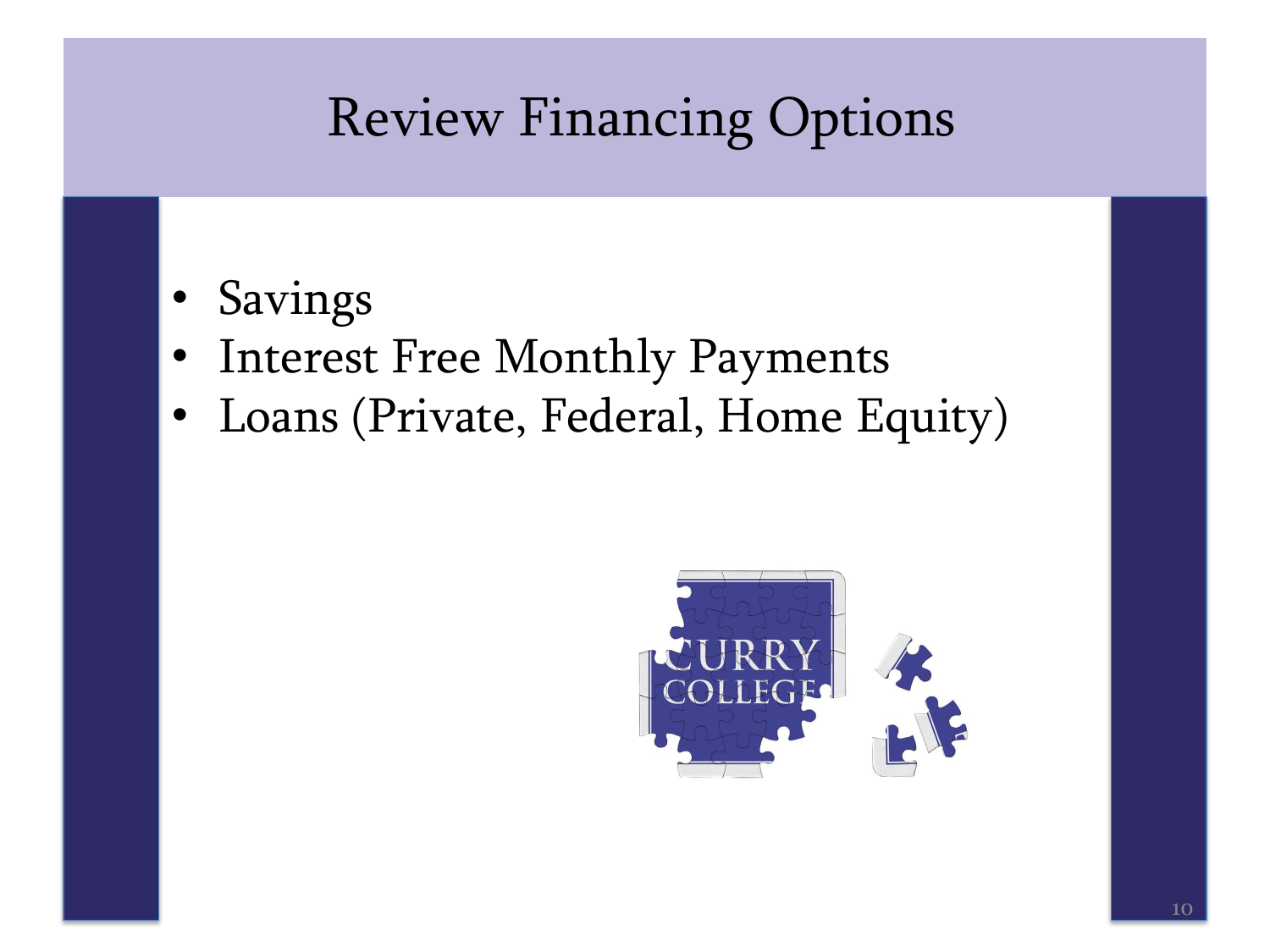#### Savings

- 529 Plan (state education savings plans)
- Stocks, Bonds, Mutual Funds
- Gifts or financial commitments from relatives



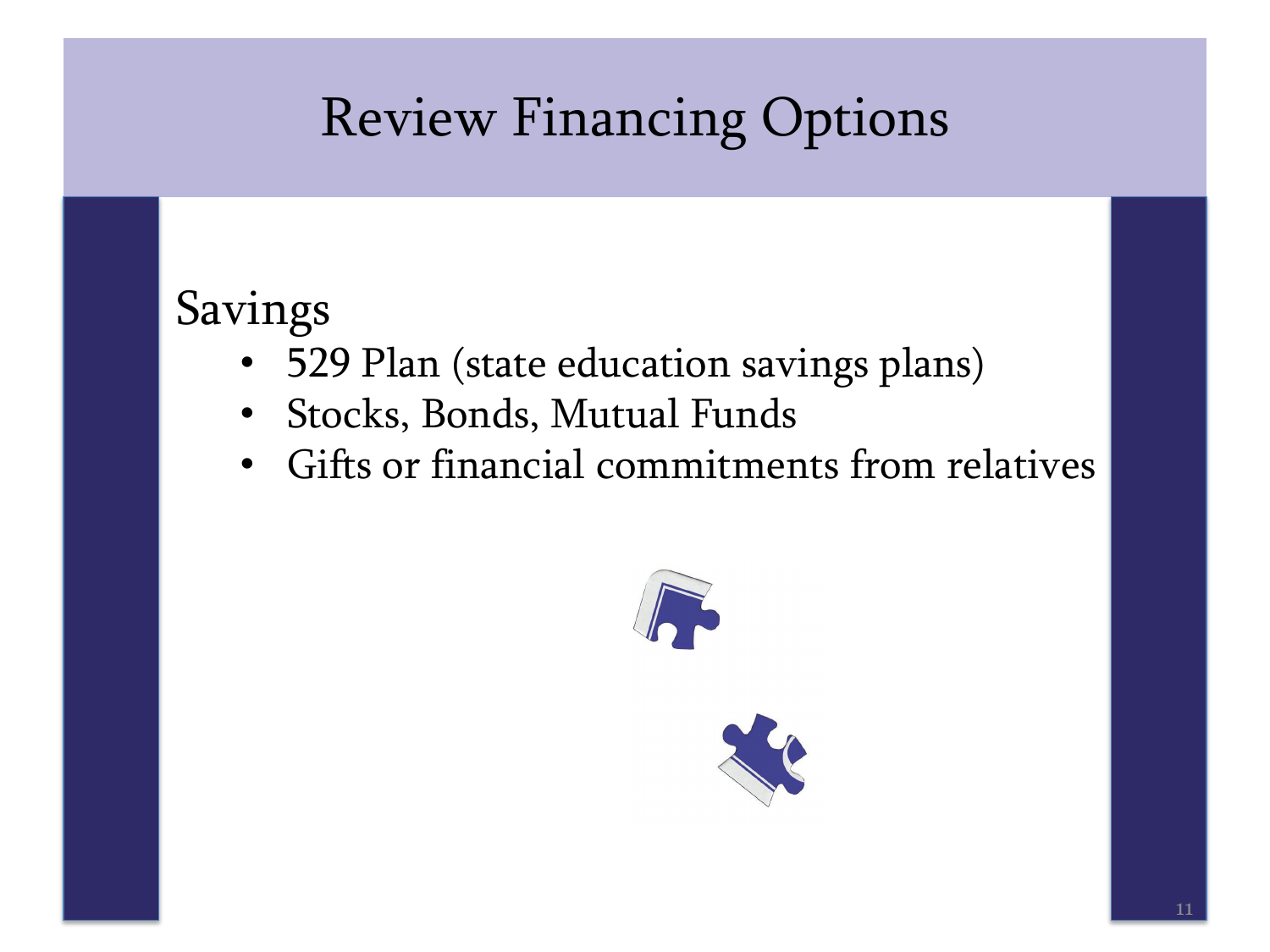#### Monthly Payment Plan

- No interest or finance charge
- No credit-check
- Semester based plans with a low \$40 enrollment fee per semester
- Allows family to budget all or a portion of education expenses monthly like other debt obligations (i.e. mortgage, car payment, credit cards)
- Semester plans allow payments over 5 months
	- July November (Fall)
	- December April (Spring)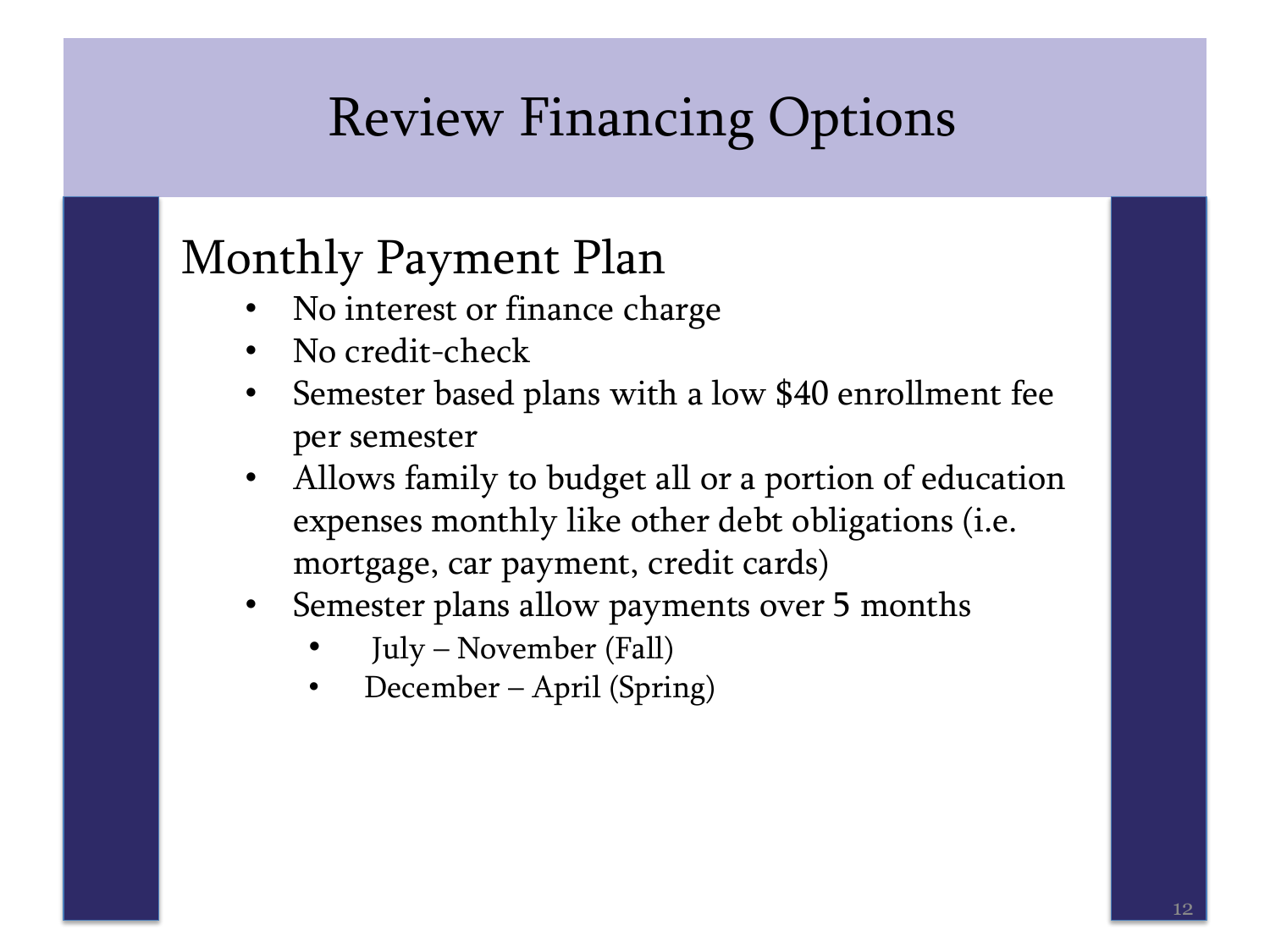#### Monthly Payment Plan

- Reduces borrowing through private or federal loans
- Able to combine with other financing options
- Flywire is Curry's payment plan provider Payment plan information is available at [curry.myonplanu.com](http://www.curry.myonplanu.com/)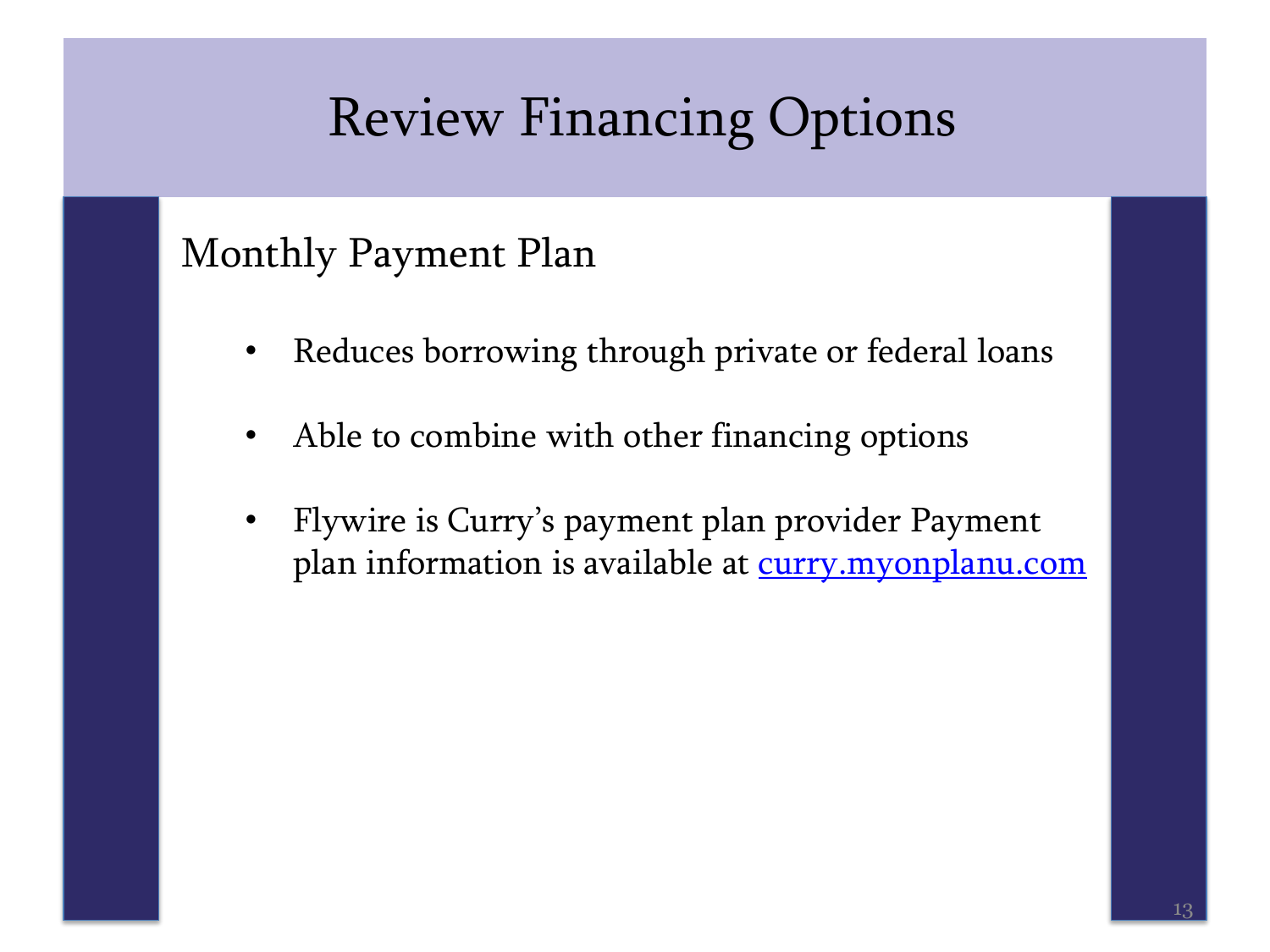#### Private Loans

- Credit based loans
- Student is usually the primary borrower with a qualified cosigner, however some private loans allow the parent to be the primary borrower
- Cosigner can be any credit worthy individual
- Most lenders offer fixed and variable rate options
- Most private loans have 0% origination and processing fees
- Payments may be deferred during in-school period
- Student may borrow up to the cost of education less financial aid
- Private Loan comparison at **elmselect.com**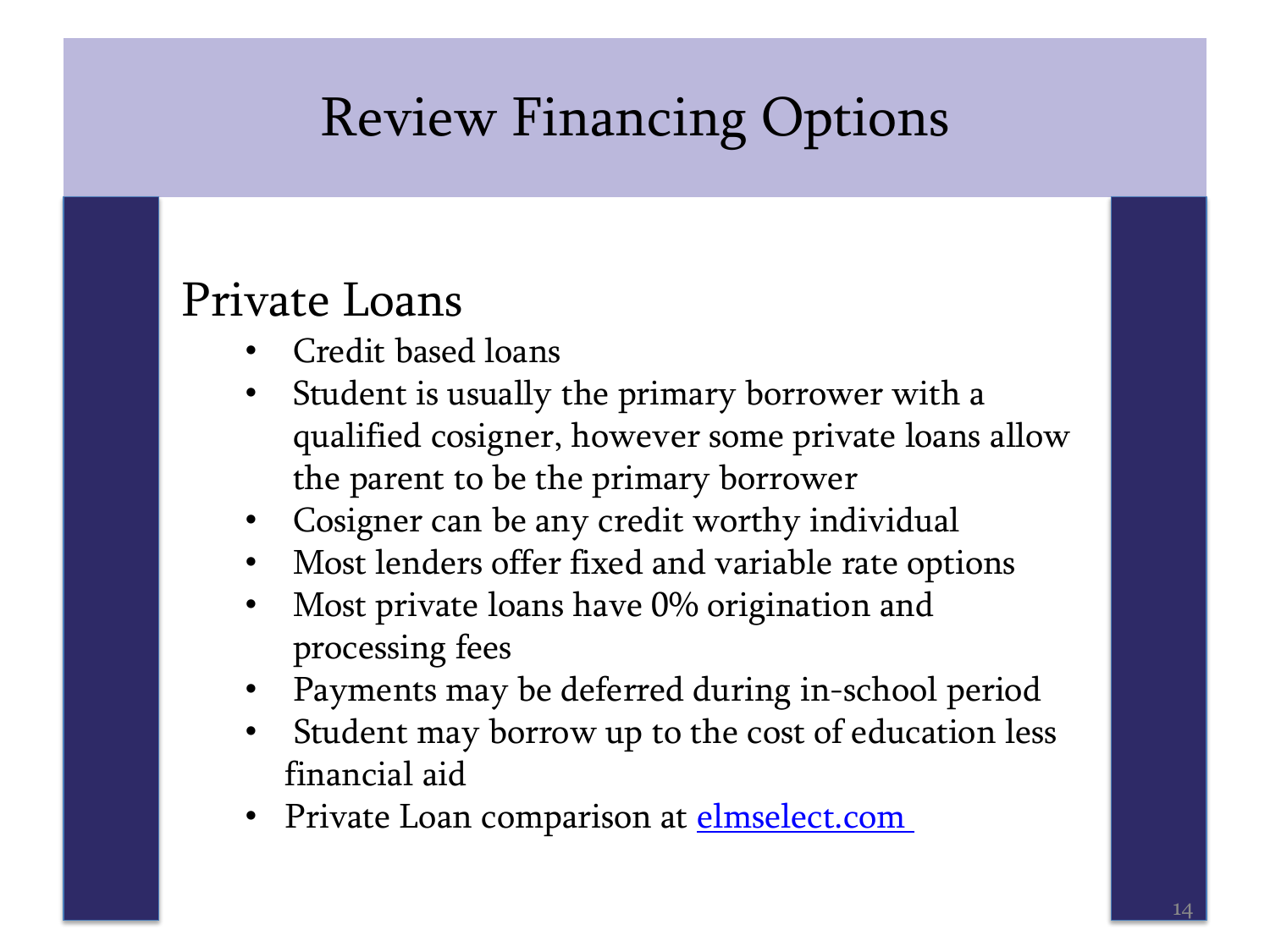#### Curry College Private Loan Lender List

- $\bullet$   $A A A$
- Citizens Bank
- College Ave
- Digital Credit Union
- Discover
- Massachusetts Educational Finance Authority (MEFA)
- New Hampshire Higher Education Loan Corporation (NHELCO)
- PNC
- Rhode Island Student Loan Authority (RISLA)
- Sallie Mae
- SoFi

Curry College will work with and process private loans for any lender of your choice. Parents and students have the right to select the private loan lender of their choice and are not required to use any private loan lenders listed above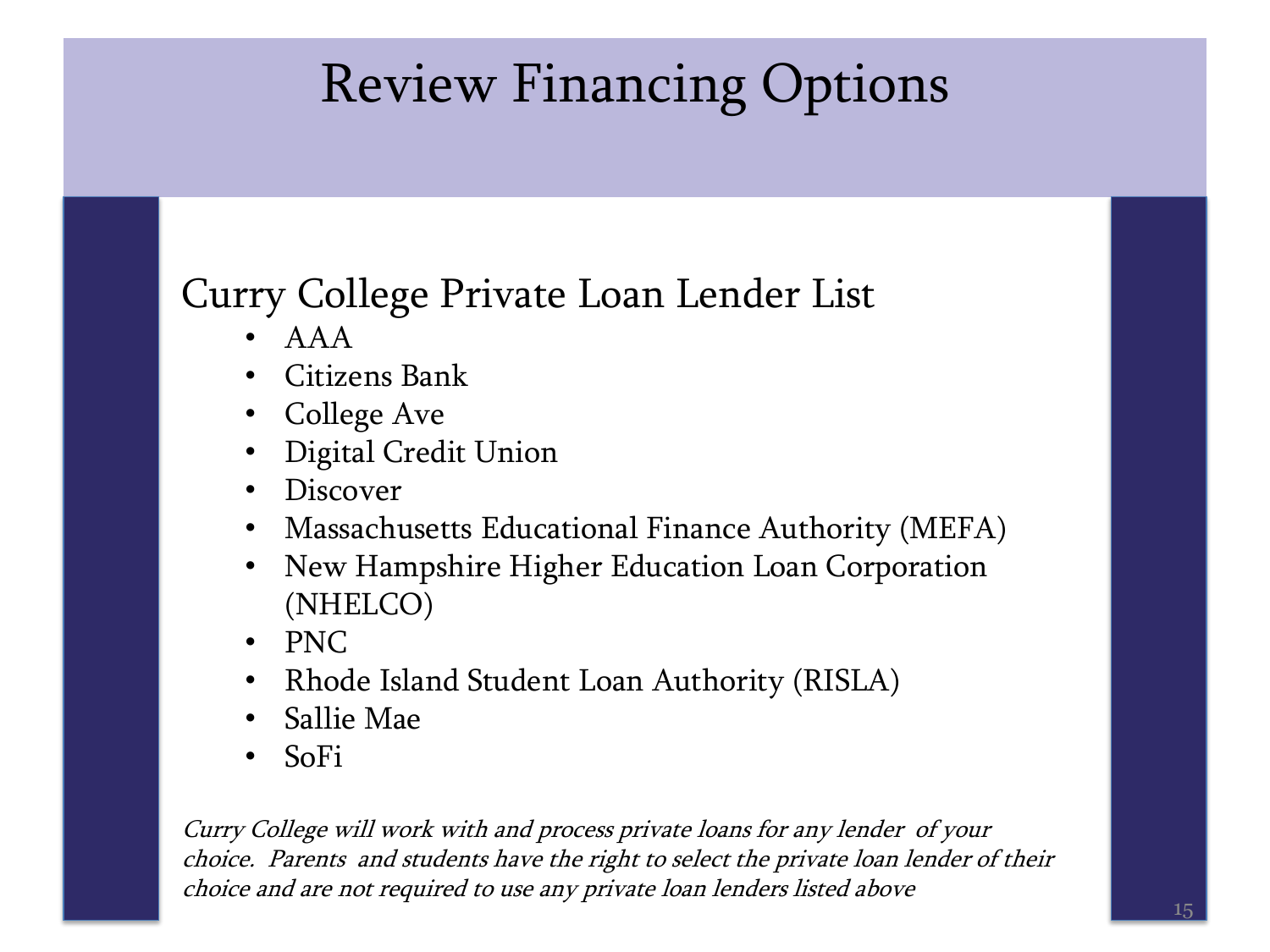#### Federal Direct PLUS Loan

- Federal loan option available to biological, adoptive or step-parent
- Credit check required, however less stringent than private loans (income not reviewed as part of credit decision)
- Payments may be deferred during in-school period
- Origination fee of 4.228% deducted from loan proceeds
	- A \$10,000 loan nets \$9,577 after \$423 origination fee
- Fixed interest rate currently  $6.28\%$  (will reset on July  $1<sup>st</sup>$ )
- All applicants receive same rate
- May borrow up to cost of education less financial aid
- Apply at **studentaid.gov** for instant credit decision
- 2022-23 application available in mid-April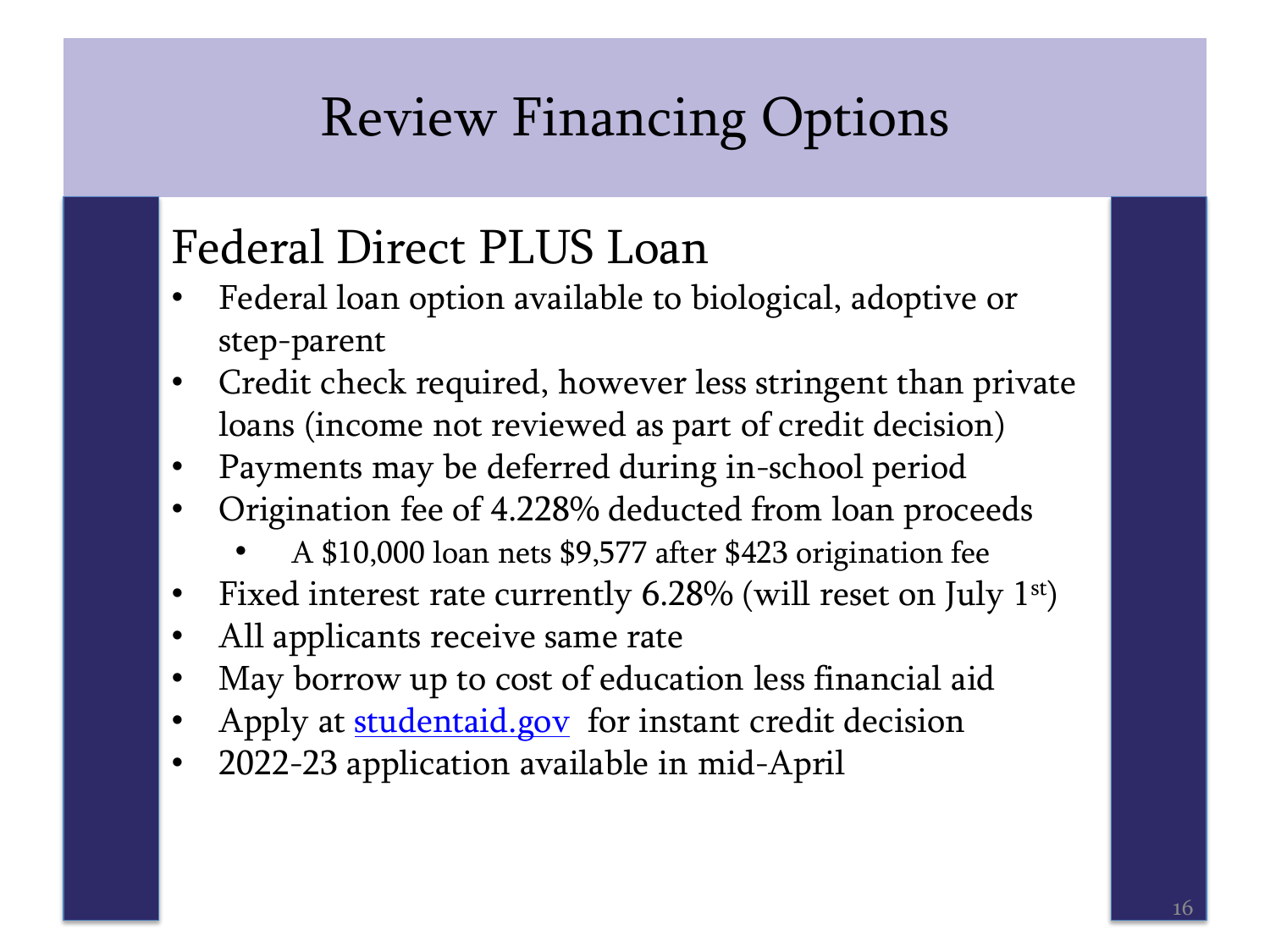#### Home Equity Loan

- Allows families to access their home's equity
- Home Equity Loan or Home Equity Line of Credit
- May provide lower interest rate than PLUS or private loans
- Potential tax benefits\*

\* Consult with your tax advisor to see if you qualify

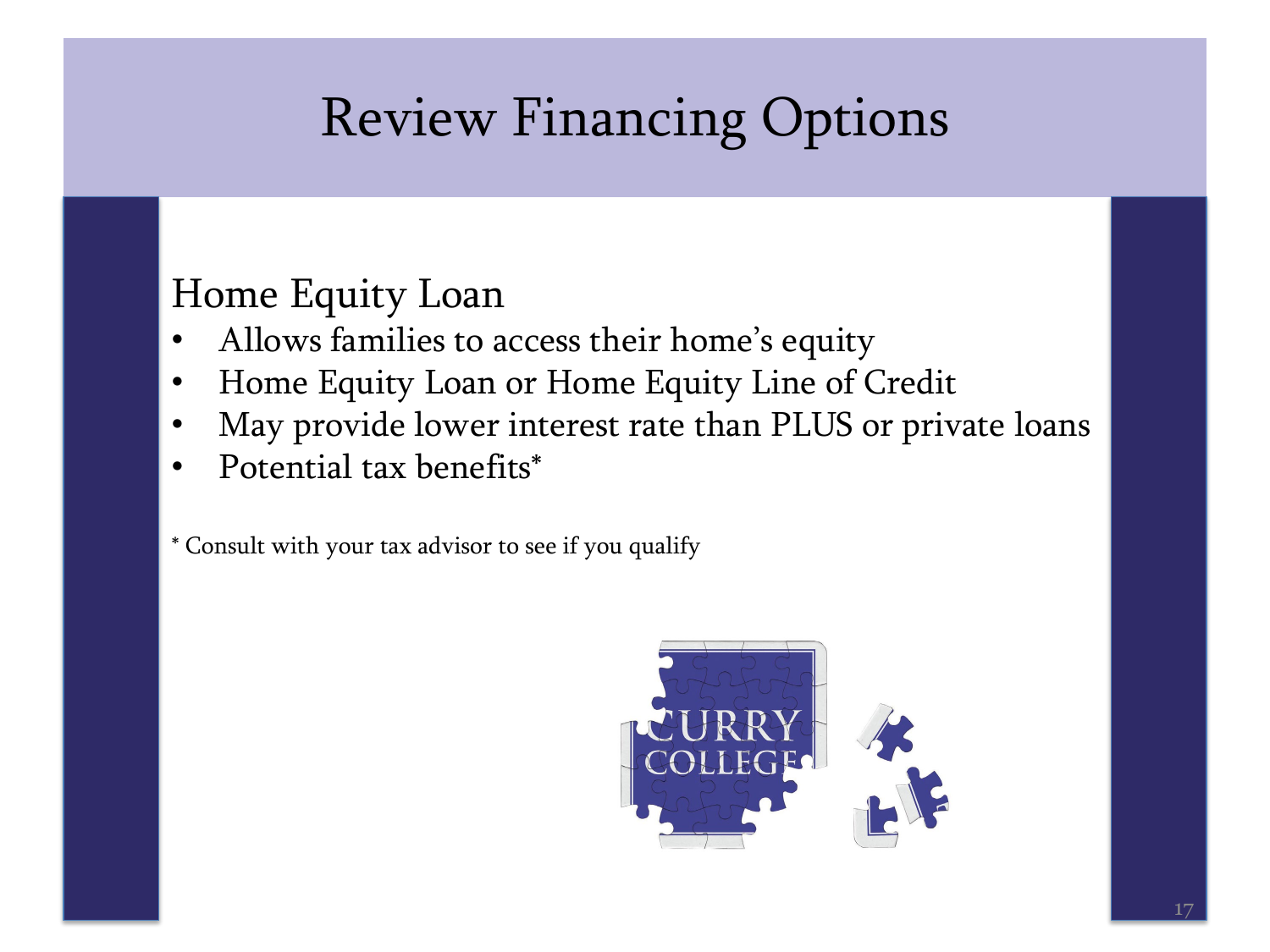Which options work for you… Savings? Monthly Payments? Loans?..

Perhaps a "combination" of options works best

Many Curry families utilize a "combination strategy"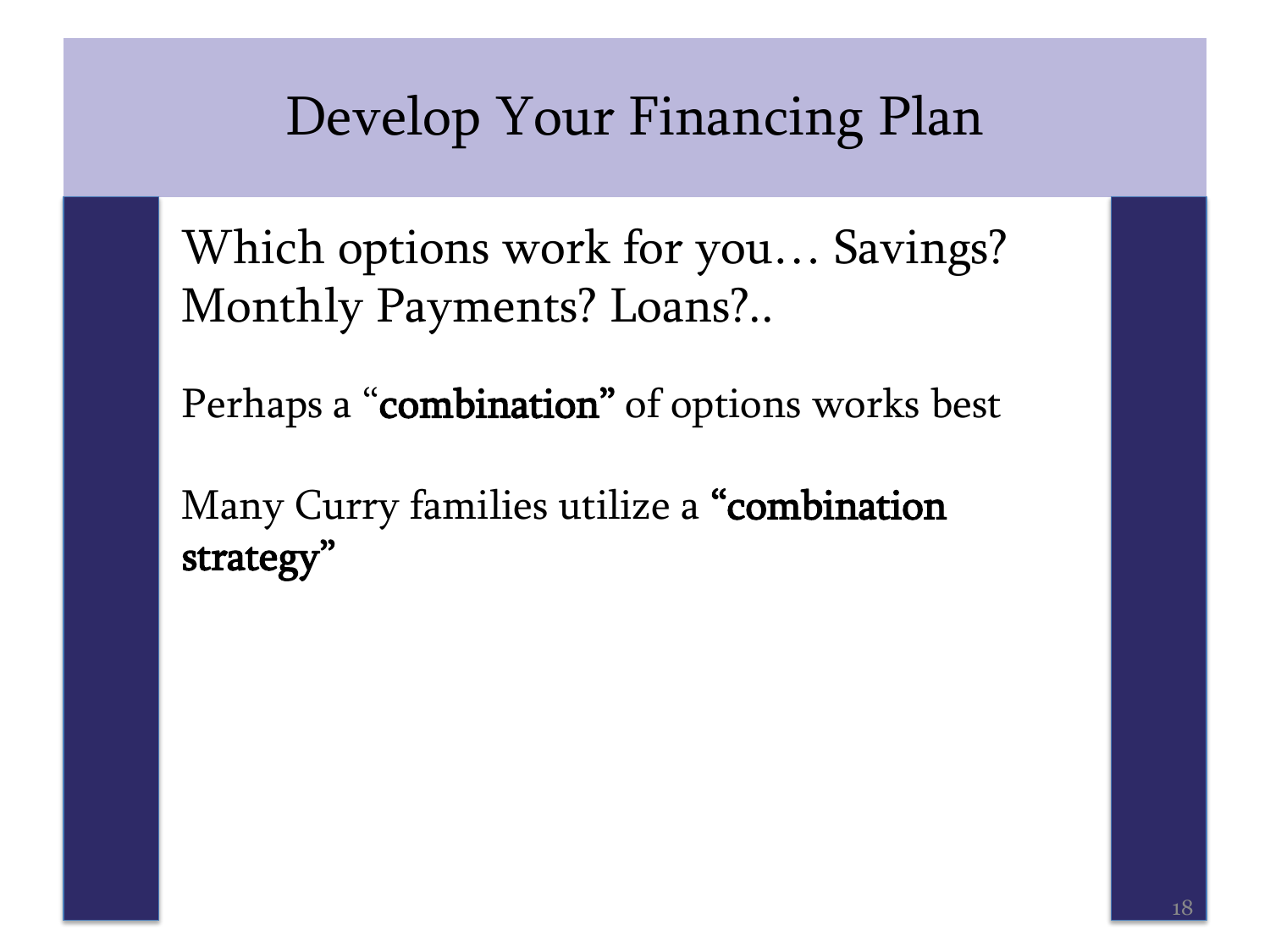#### What is a "Combination Strategy?"

Combination Strategy is a strategy that utilizes multiple types of financing to settle one's financial obligation (i.e. loans, payment plan, savings, etc.)

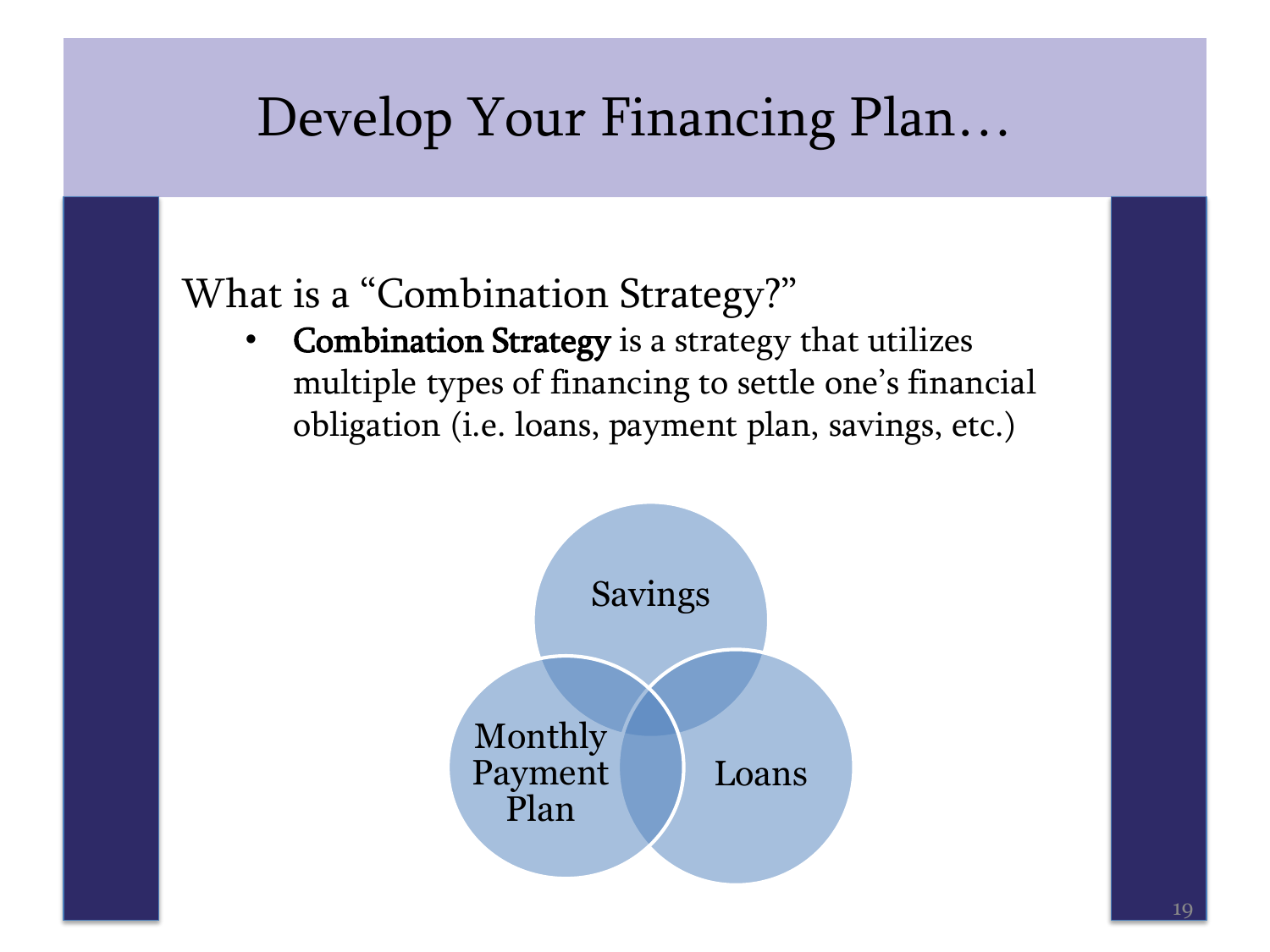#### Combination Strategies

#### Amount to Finance: \$15,000

| <b>Family</b> | <b>Monthly Payment Plan</b>  | Loan     | <b>Savings</b> | Outcome                                   |
|---------------|------------------------------|----------|----------------|-------------------------------------------|
| Family A      | \$10,000 (\$1,000 per month) | \$5,000  | \$0            | Reduced<br>borrowing with<br>payment plan |
| Family B      | \$7,500 (\$750 per month)    | \$5,500  | \$2,000        | Reduced<br>borrowing<br>utilizing savings |
| Family C      | \$5,000 (\$500 per month)    | \$9,000  | \$1,000        | Reduced<br>borrowing<br>utilizing savings |
| Family D      | $$2,500$ (\$250 per month)   | \$12,500 | \$0            | Reduced<br>borrowing with<br>payment plan |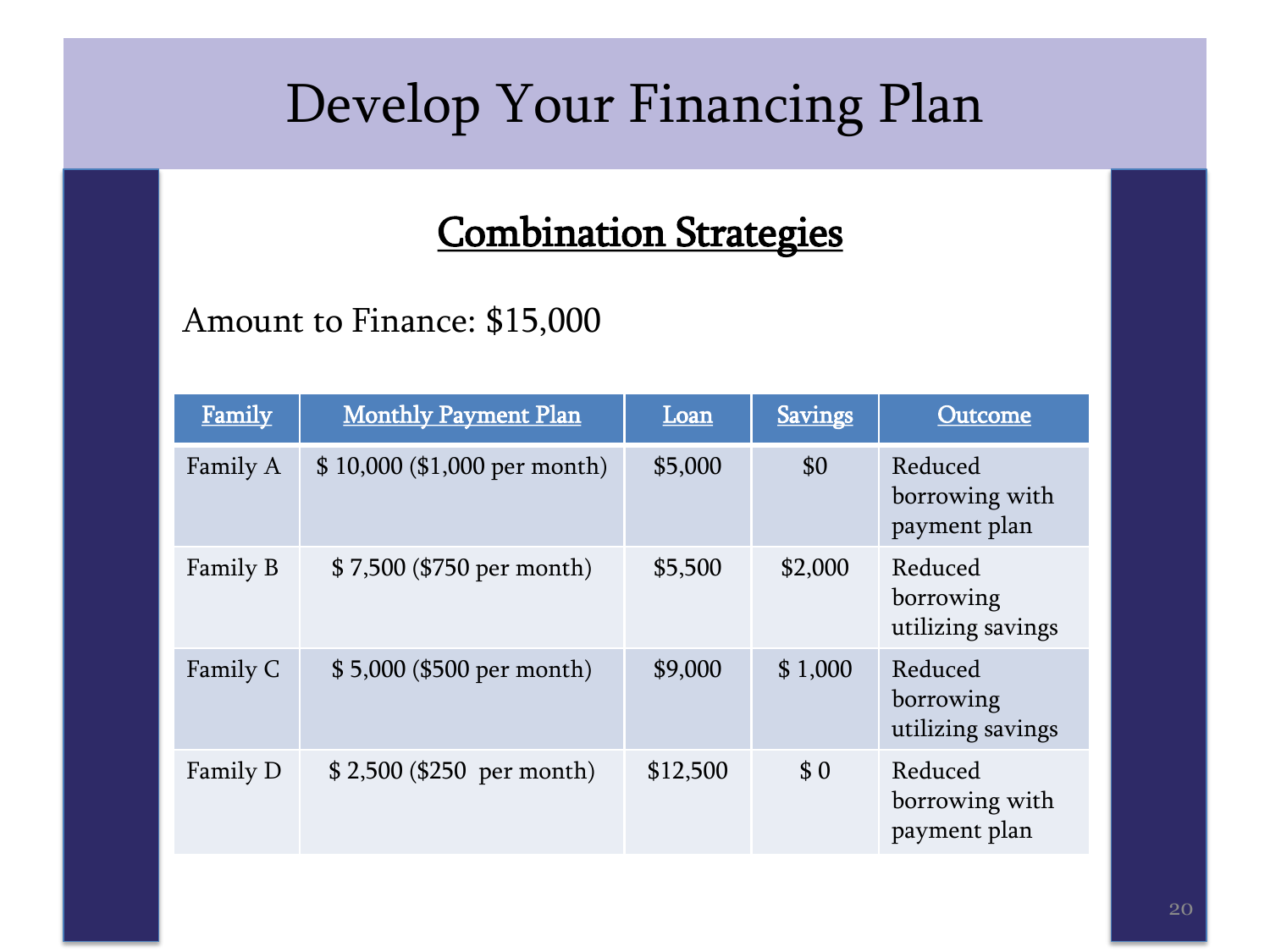Consider the following…

When reviewing Savings

- Look to utilize savings first
- How much from savings, if anything, can be allocated toward education expenses?
- How will it be allocated ?

When reviewing the Monthly Payment Plan

- What can you comfortably afford each month to allocate toward education expenses?
- This monthly amount  $X$  10 = **Total Plan Amount** 
	- Fall Plan: Monthly amount X 5
	- Spring Plan: Monthly amount X 5 Total Plan Amount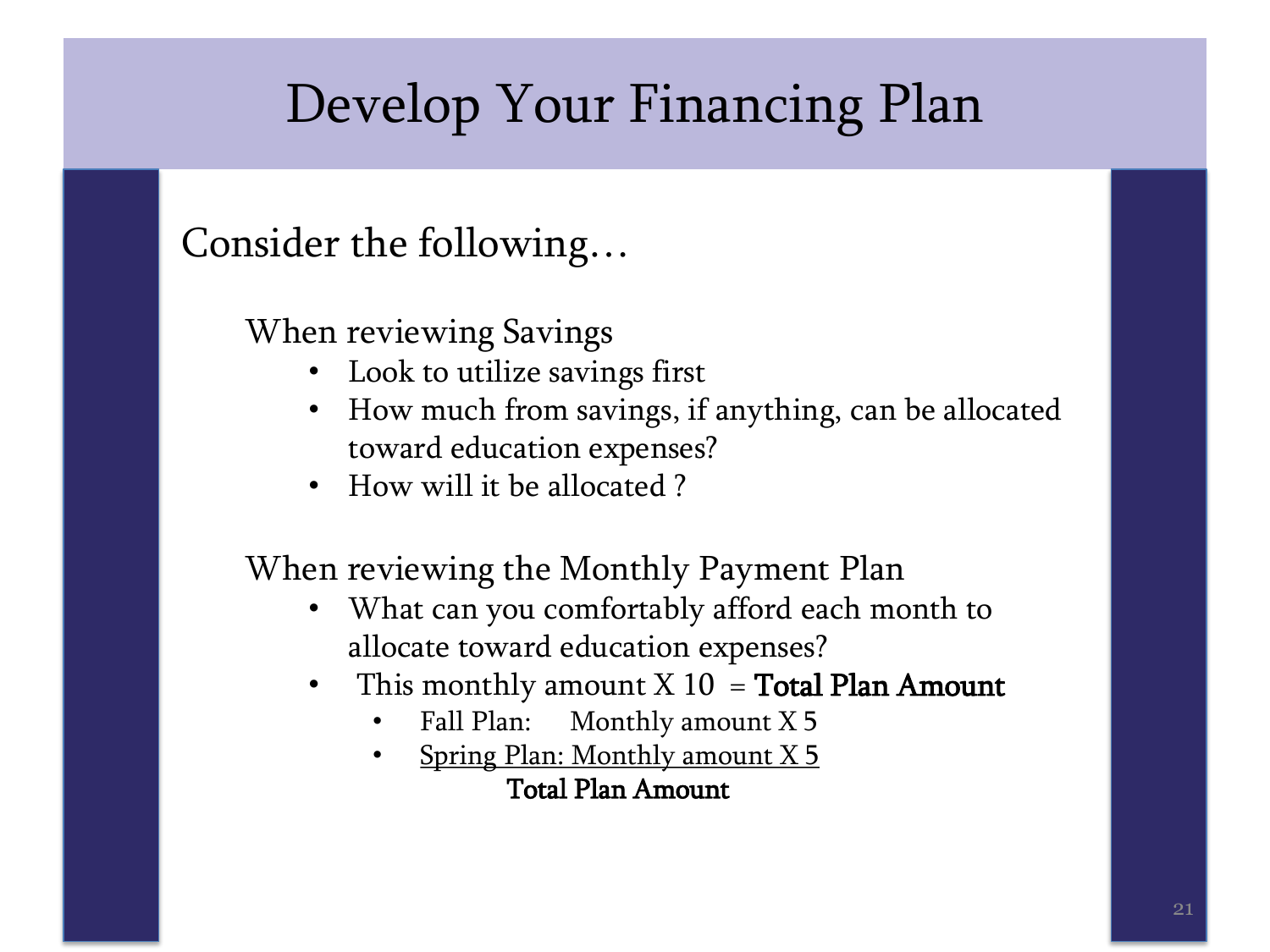Consider the following…

When reviewing Loans

- What type of loan will you borrow?
- Who will the borrower be...Student?... Parent?
- How strong is the cosigner's credit?
- Who will cosign the private loan and is this person willing and able to cosign in future years?
- Does your loan have an origination fee? If yes, what is that fee? Is that fee deducted from the loan or added to the loan?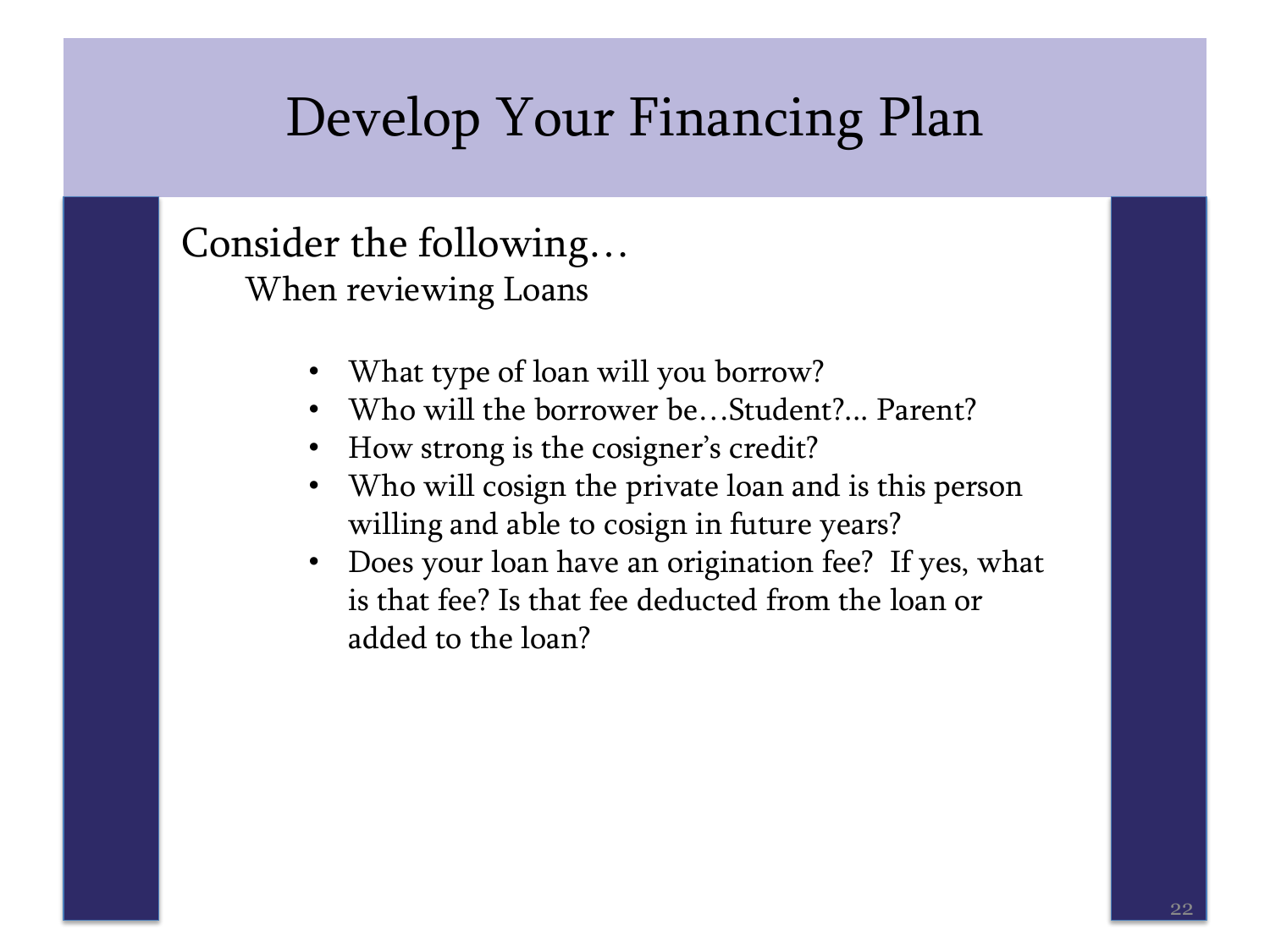Consider the following… When reviewing Loans

- Does the lender offer both a fixed and variable rate?
- Will you begin loan repayment of principal and interest immediately? Interest only? Defer during inschool period?
- Borrow only what is needed to satisfy billed costs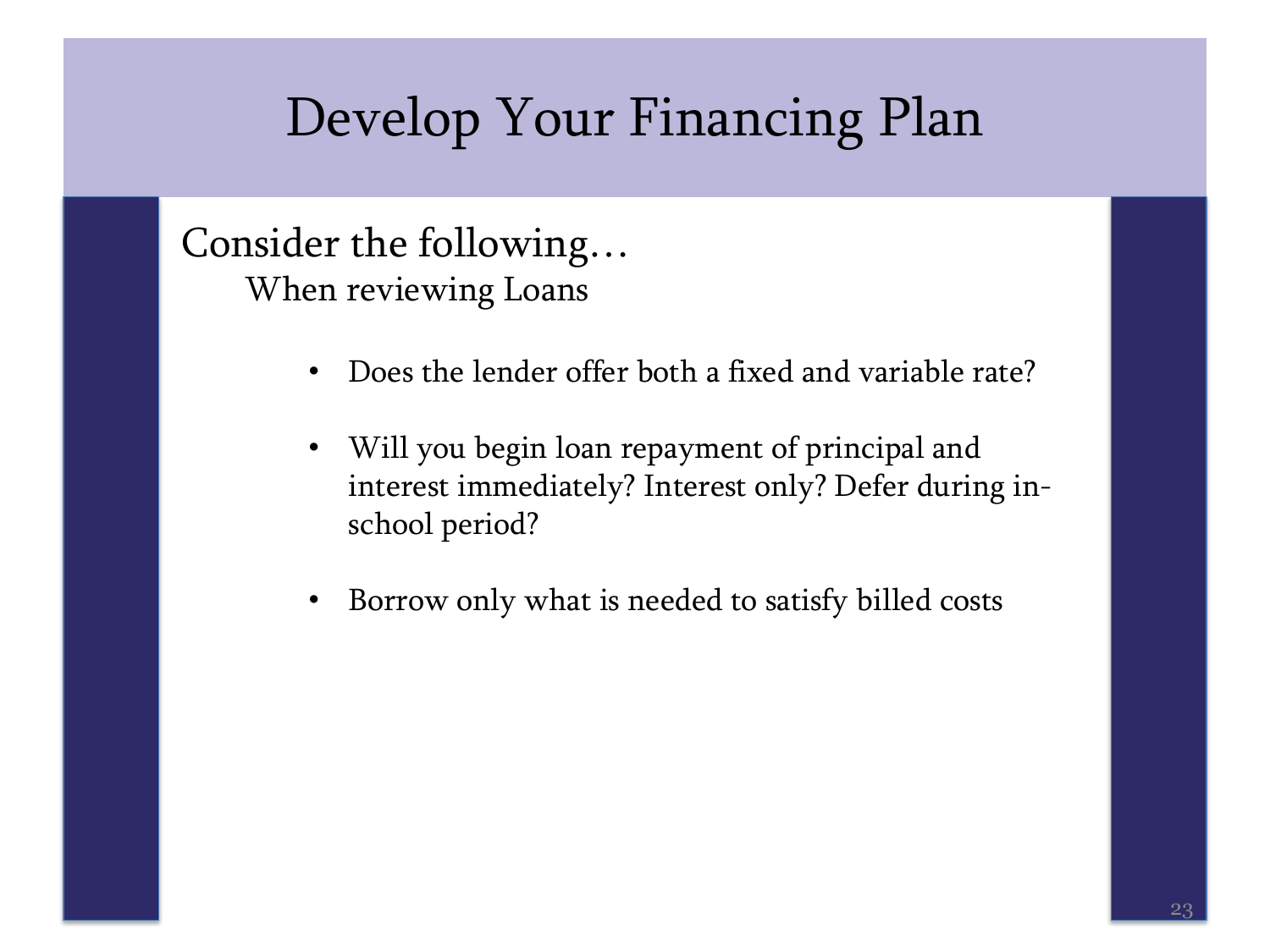### Putting your Plan into Action

It's now time to put your plan into action!

- Initiate a final review of your billed costs
- Determine which option or options are right for you
- If using a "combination strategy" determine amounts for each option (savings, payment plan, loan)
- If you are using the monthly payment plan, maximize what you are paying monthly in order to limit borrowing

#### Ask the following:

- "Is my plan realistic based on my financial resources?"
- "Can my plan be repeated in subsequent years?"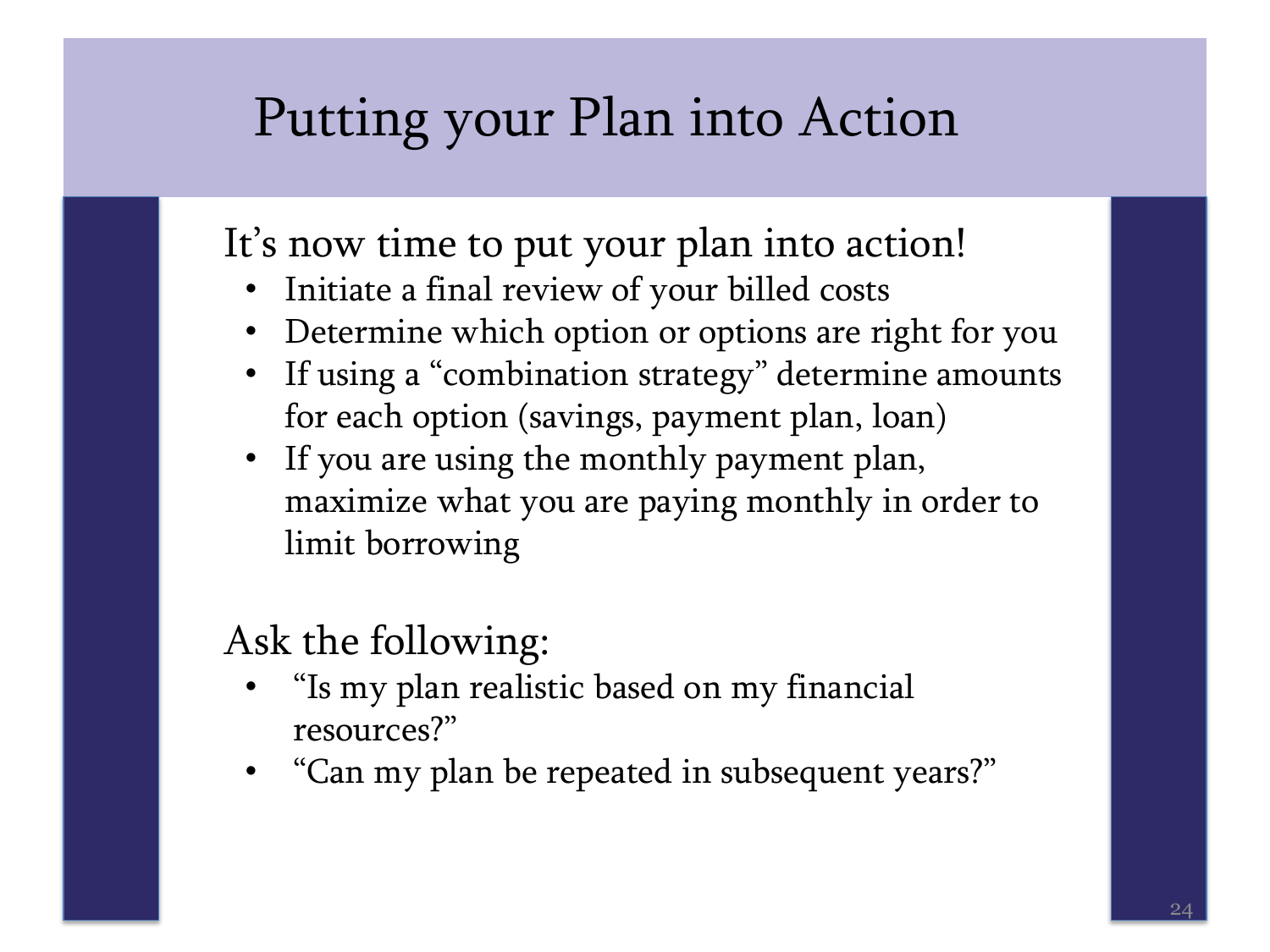### Putting your Plan into Action

Please be aware of the following dates:

- Late May/Early June Federal PLUS or Private Loan applications initiated with the Department of Education (PLUS) or your lender of choice (Private Loan)
- July 15 Monthly Payment Plan: Enroll with plan provider
- Mid July Direct payments to Curry from savings, home equity line of credit or state 529 Plans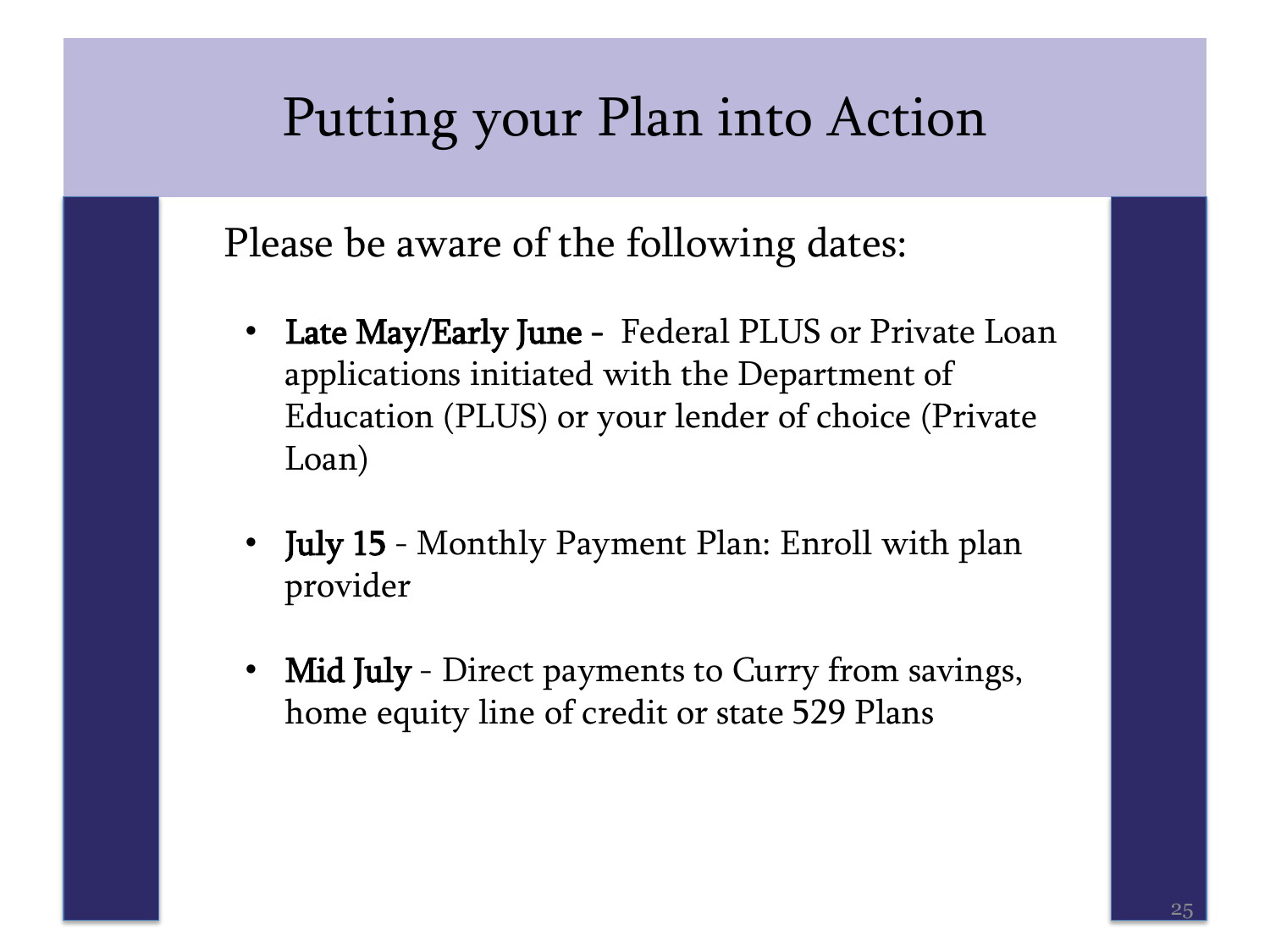# Putting your Plan into Action - Recap

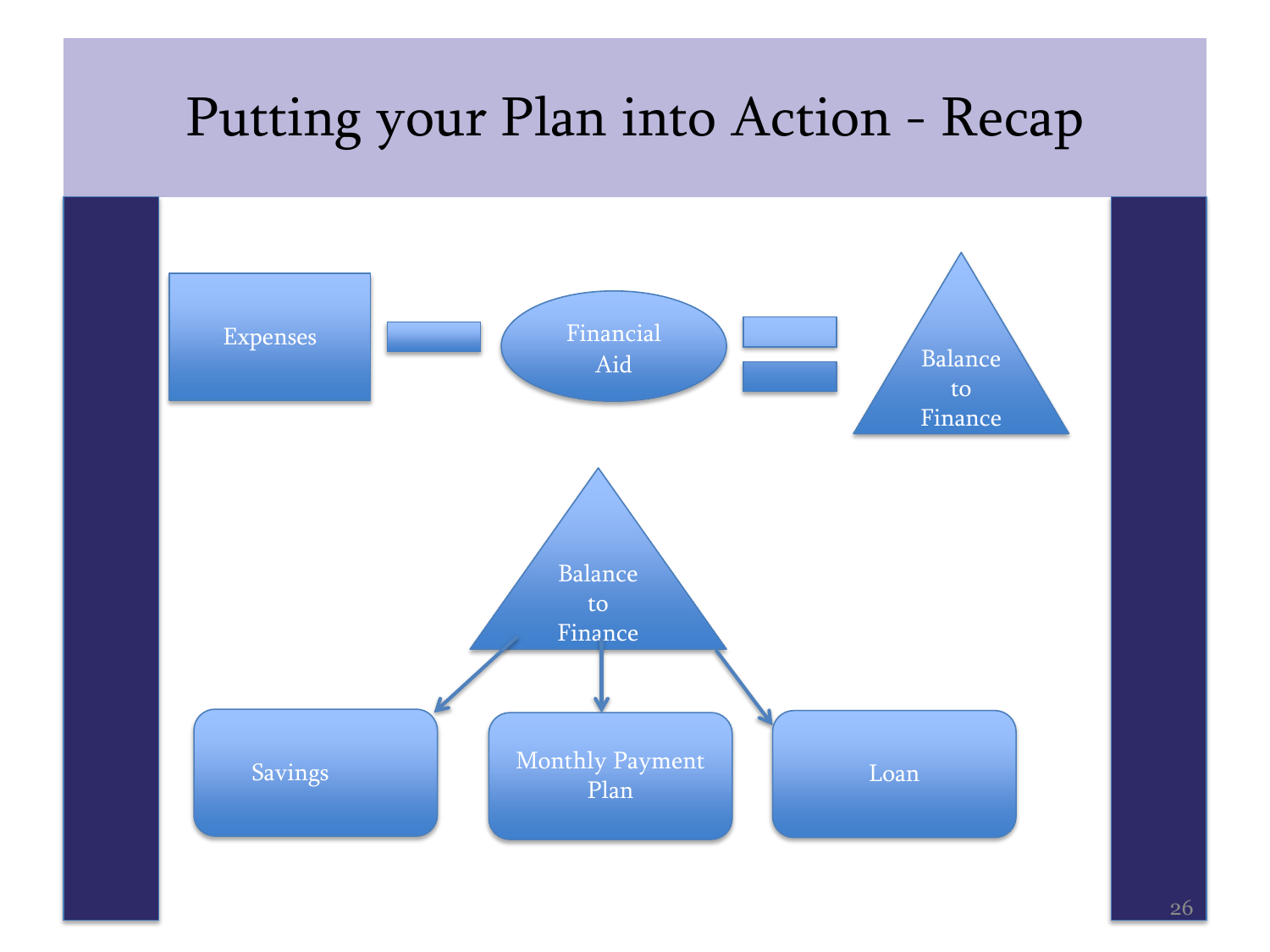# Glossary

**Cosigner** – An individual who secures another person's debt which involves a legal obligation to make payments on the other person's debt should that person default

**Origination Fee** - A fee that is either subtracted from or added to the gross amount of a loan

Fixed Rate Loan – An interest rate that will remain consistent (will not increase or decrease) for the entire term of the loan

**Variable Rate Loan** – An interest rate that can fluctuate (increase or decrease) for the entire term of the loan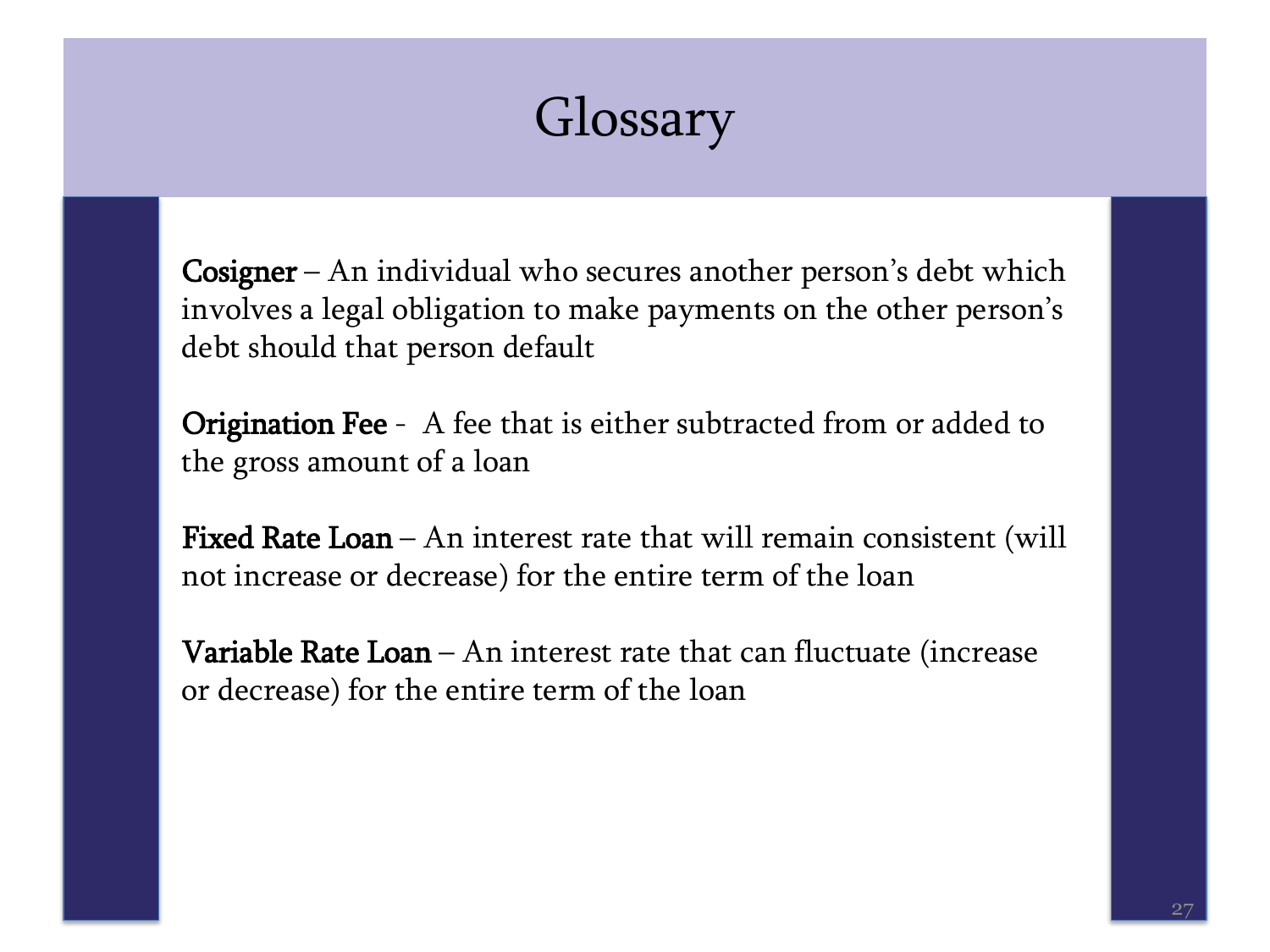# Glossary

Prime Rate– An interest rate that commercial banks charge their most credit-worthy customers. Prime is determined by the Federal Funds Rate which is the rate banks charge each other to borrow money overnight. Current rate as of March 2022 is 3.25%

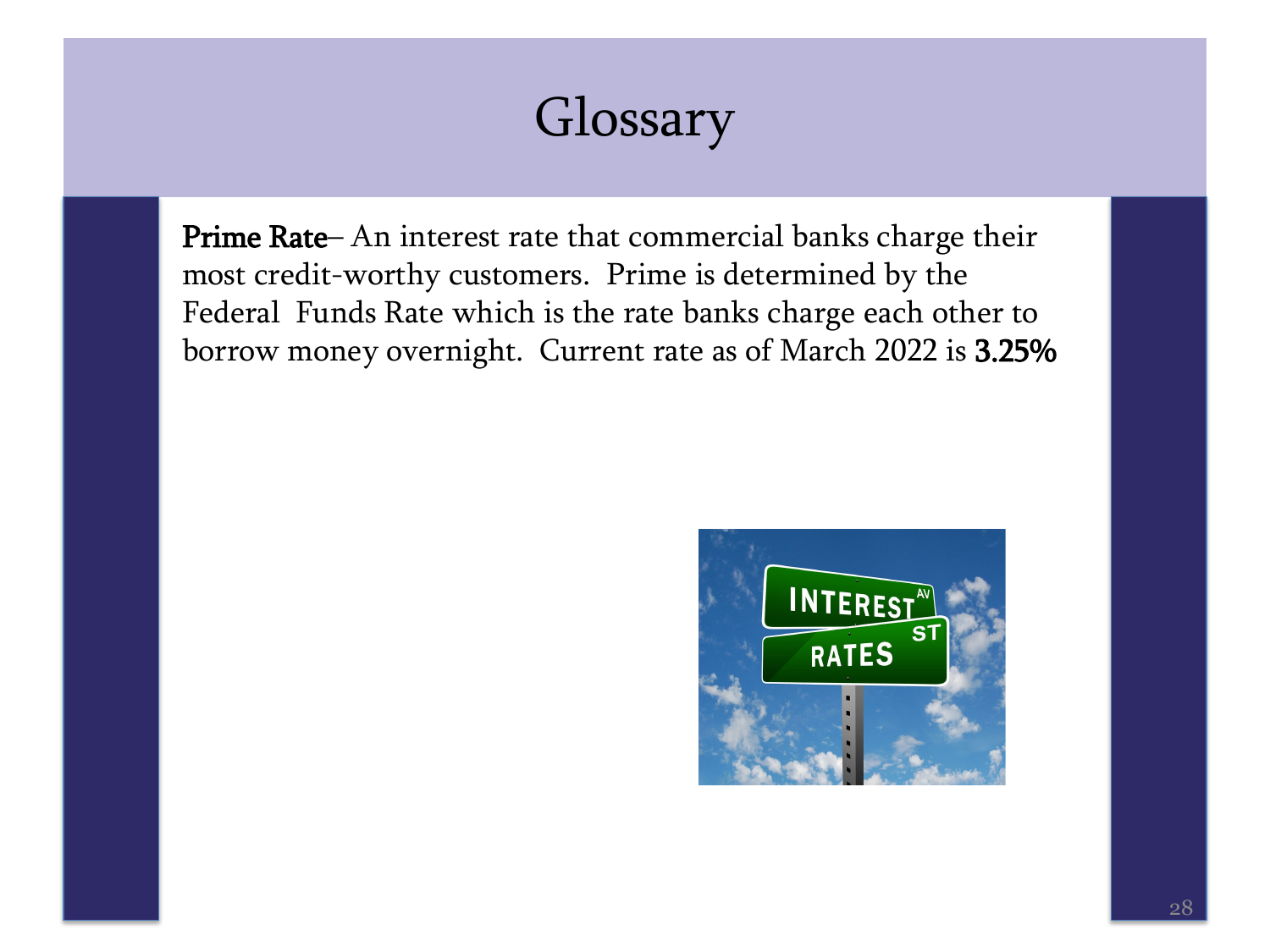### Extended Meeting Times

Financial Aid will be holding extended meeting times during the following days:

- Thursday, April 7 4:30 7:00  $\triangleright$  In-office, virtual or by phone
- Saturday, April 23 9:00 12:00  $\triangleright$  Virtual or by phone only

Staff is also available to meet anytime in-office, virtually or by phone during the business week from 9:00 to 3:30. Call or email us to set up a meeting time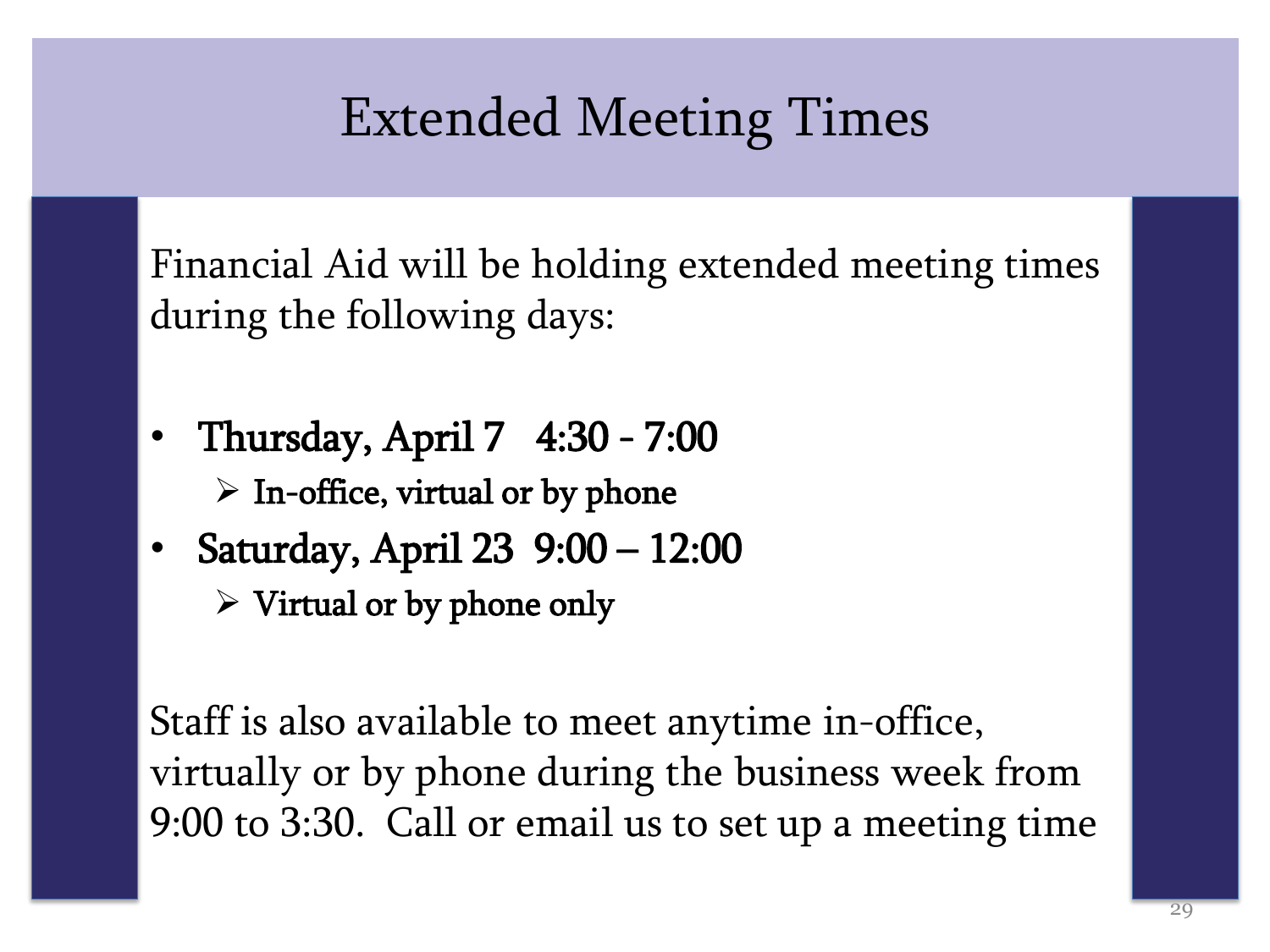#### Student Financial Services (SFS)

#### Hours of Operation

#### Monday - Friday 8:30 am to 4:30 pm

| Telephone: | 617-333-2354              |
|------------|---------------------------|
| Fax:       | 617-333-2915              |
| E-Mail:    | fin-aid@curry.edu         |
|            | studentaccounts@curry.edu |